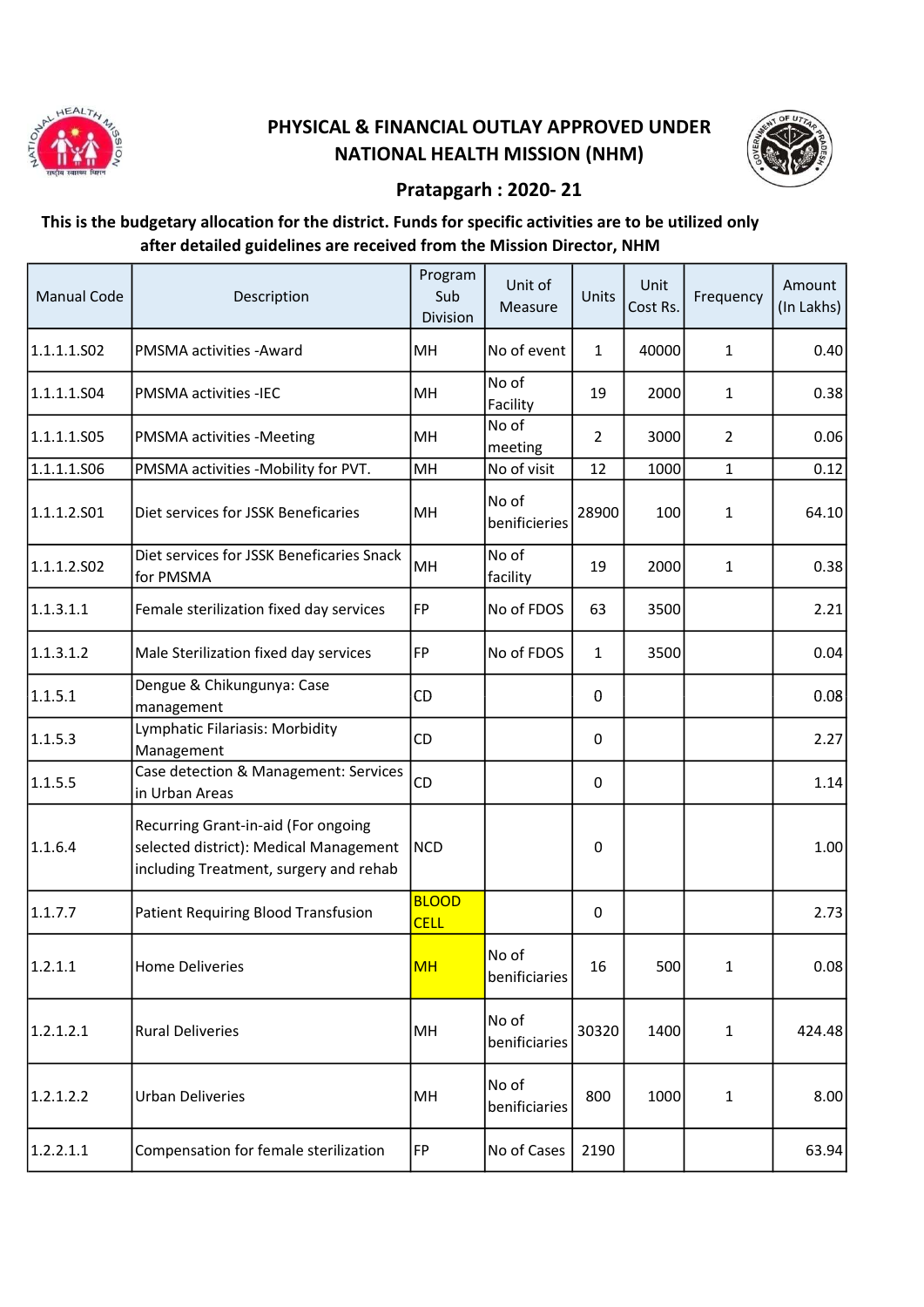| <b>Manual Code</b> | Description                                                                                                | Program<br>Sub<br>Division | Unit of<br>Measure     | Units          | Unit<br>Cost Rs. | Frequency | Amount<br>(In Lakhs) |
|--------------------|------------------------------------------------------------------------------------------------------------|----------------------------|------------------------|----------------|------------------|-----------|----------------------|
| 1.2.2.1.2          | Compensation for male sterilization/NSV  FP                                                                |                            | No of Cases            | 46             |                  |           | 1.24                 |
| 1.2.2.2.2          | PPIUCD services: Compensation to<br>beneficiary                                                            | FP                         | No of Cases            | 1861           | 300              |           | 5.58                 |
| 1.2.2.2.3          | PAIUCD Services: Compensation to<br>beneficiary                                                            | FP                         | No of Cases            | 10             | 300              |           | 0.03                 |
| 1.2.3.2            | TB Patient Nutritional Support under<br>Nikshay Poshan Yojana                                              | CD                         |                        | 0              |                  |           | 200.80               |
| 1.3.1.1            | SNCU                                                                                                       | <b>CH</b>                  | No of<br>Facility      | 1              |                  |           | 10.00                |
| 1.3.1.2            | <b>NBSU</b>                                                                                                | <b>CH</b>                  | No of<br>Facility      | $\overline{2}$ | 5000             | 12        | 1.20                 |
| 1.3.1.4            | <b>NRCs</b>                                                                                                | <b>CH</b>                  | No of<br>Facility      | $\mathbf 1$    |                  |           | 7.80                 |
| 1.3.1.7.502        | Phone and Internet Charges for DEIC<br>Manager                                                             | <b>RBSK</b>                | no of DEIC<br>managers | 0              | 2000             | 1         | 0.02                 |
| 1.3.1.8            | <b>District NCD Clinic</b>                                                                                 |                            |                        | 0              |                  |           | 1.00                 |
| 1.3.1.9            | CHC NCD Clinic: Mobility, Miscellaneous<br>& Contingencies                                                 | <b>NCD</b>                 |                        | 0              |                  |           | 29.00                |
| 1.3.2.3            | Recurring Grant-in-aid (For ongoing<br>selected districts under NPPF):<br>Laboratory Diagnostic facilities | <b>NCD</b>                 |                        | 0              |                  |           | 1.00                 |
| 1.3.2.4            | Consumables for computer including<br>provision for internet access for<br>strengthening RI                | R <sub>1</sub>             | No.                    | 0              | 1000             | 12        | 0.12                 |
| 1.3.2.6.S01        | IMEP Services- BMW- DH                                                                                     | <b>IMEP</b>                |                        | 252            |                  |           | 33.11                |
| 1.3.2.6.S02        | IMEP Services- BMW- CHC/BPHC                                                                               | <b>IMEP</b>                |                        | 890            |                  |           | 116.95               |
| 1.3.2.6.503        | IMEP Services- BMW Block Level UPHC &<br>District Level UPHC                                               | <b>IMEP</b>                |                        | $\overline{2}$ |                  |           | 0.26                 |
| 1.3.2.6.504        | <b>IMEP Services - BMW-MCH Wing</b>                                                                        | <b>IMEP</b>                |                        | 30             |                  |           | 3.94                 |
| 1.3.2.6.506        | IMEP Services- Machnized Cleaning - DH                                                                     | <b>IMEP</b>                |                        | 0              |                  |           | 81.92                |
| 1.3.2.6.508        | IMEP Services- Mannual Laundry-DH &<br>MCH Wing (100 Bed)                                                  | <b>IMEP</b>                |                        | $\Omega$       |                  |           | 15.12                |
| 1.3.2.6.510        | IMEP Services- Cleaning - CHC/BPHC                                                                         | <b>IMEP</b>                |                        | 890            |                  |           | 58.56                |
| 1.3.2.6.511        | <b>IMEP Services-Cleaning - MCH Wing</b>                                                                   | <b>IMEP</b>                |                        | 30             |                  |           | 1.97                 |
| 1.3.2.6.513        | <b>IMEP Services-Cleaniness - Sub Centers</b>                                                              | <b>IMEP</b>                |                        | 360            |                  |           | 21.60                |
| 1.3.2.6.S15        | POL for generator-DH                                                                                       | <b>IMEP</b>                |                        | $\mathbf 0$    |                  |           | 6.30                 |
| 1.3.2.6.516        | POL for generator -CHC and BPHC                                                                            | <b>IMEP</b>                |                        | 0              |                  |           | 33.08                |
| 2.2.1              | POL for Family Planning/Others                                                                             | <b>FP</b>                  | No of FDOS             | 119            | 1000             |           | 1.19                 |
| 2.2.3              | Mobility support for RBSK Mobile health<br>team                                                            | <b>RBSK</b>                | No of<br>vehicles      | 34             | 33000            | 12        | 134.64               |
| 2.2.4              | Support for RBSK: CUG connection per<br>team and rental                                                    | <b>RBSK</b>                | No of teams            | 34             | 200              | 12        | 0.82                 |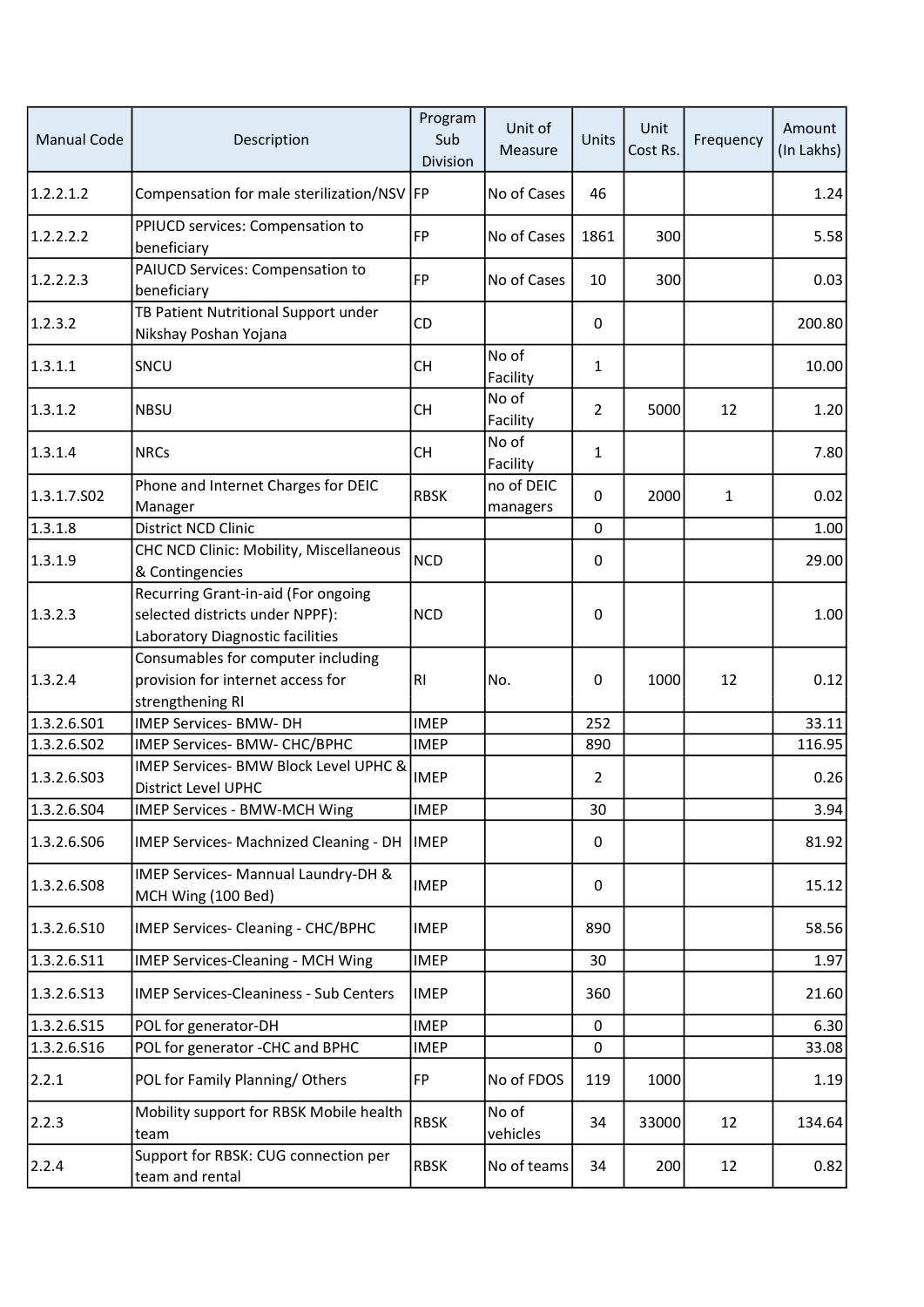| <b>Manual Code</b> | Description                                                                                                                                                                                         | Program<br>Sub<br>Division | Unit of<br>Measure                      | Units       | Unit<br>Cost Rs. | Frequency    | Amount<br>(In Lakhs) |
|--------------------|-----------------------------------------------------------------------------------------------------------------------------------------------------------------------------------------------------|----------------------------|-----------------------------------------|-------------|------------------|--------------|----------------------|
| 2.3.1.1.2          | Monthly Village Health and Nutrition<br>Days                                                                                                                                                        | <b>RI</b>                  | no of<br>sessions                       | 4129        | 100              | $\mathbf{1}$ | 4.13                 |
| 2.3.1.10           | Mobility support for mobile health<br>team/TA/DA to vaccinators                                                                                                                                     | <b>RI</b>                  | No of<br>mobile<br>immunizati<br>on Van | 0           | 33000            |              | 5.94                 |
| 2.3.2.3            | DMHP: Targeted interventions at<br>community level Activities &<br>interventions targeted at schools,<br>colleges, workplaces, out of school<br>adolescents, urban slums and suicide<br>prevention. | <b>NCD</b>                 |                                         | 0           |                  |              | 6.00                 |
| 2.3.2.5            | Tobacco Cessation Centre (TCC): Weekly<br>FGD with the tobacco users                                                                                                                                | <b>NCD</b>                 |                                         | 0           |                  |              | 0.52                 |
| 2.3.3.2            | Screening and free spectacles to school<br>children                                                                                                                                                 | <b>NCD</b>                 |                                         | 0           |                  |              | 5.57                 |
| 2.3.3.3            | Screening and free spectacles for near<br>work to Old Person                                                                                                                                        | <b>NCD</b>                 |                                         | 0           |                  |              | 5.57                 |
| 2.3.3.4.1          | Coverage of Public School                                                                                                                                                                           | <b>NCD</b>                 |                                         | $\mathbf 0$ |                  |              | 0.67                 |
| 2.3.3.4.2          | Coverage of Pvt. School                                                                                                                                                                             | <b>NCD</b>                 |                                         | 0           |                  |              | 2.00                 |
| 2.3.3.4.3          | Coverage of Public School in other's<br>school programme                                                                                                                                            | <b>NCD</b>                 |                                         | 0           |                  |              | 1.33                 |
| 2.3.3.4.4          | Coverage of Pvt. School in other's school<br>programme                                                                                                                                              | <b>NCD</b>                 |                                         | 0           |                  |              | 1.00                 |
| 2.3.3.4.5          | Sensitization campaign for college<br>students                                                                                                                                                      | <b>NCD</b>                 |                                         | 0           |                  |              | 2.00                 |
| 3.1.1.1.1          | JSY Incentive to ASHA                                                                                                                                                                               | <b>MH</b>                  | No of ASHA                              | 25600       | 600              | $\mathbf{1}$ | 153.60               |
| 3.1.1.1.2          | ASHA incentive under MAA programme<br>@ Rs 100 per ASHA for quarterly<br>mother's meeting                                                                                                           | <b>CH</b>                  | No of<br>meetings                       | 2361        | 100              |              | 4.72                 |
| 3.1.1.1.3.501      | Incentive for Home Based Newborn Care<br>programme Rural                                                                                                                                            | <b>CH</b>                  | No of<br>newborn                        | 55552       | 250              | $\mathbf{1}$ | 138.88               |
| 3.1.1.1.5          | Incentive for referral of SAM cases to<br>NRC and for follow up of discharge SAM<br>children from NRCs                                                                                              | <b>CH</b>                  | No of Child                             | 860         | 150              | $\mathbf{1}$ | 0.26                 |
| 3.1.1.1.6          | Incentive for National Deworming Day<br>for mobilising out of school children                                                                                                                       | <b>RKSK</b>                | No of ASHA                              | 3146        | 100              | $\mathbf{1}$ | 3.15                 |
| 3.1.1.1.7          | Incentive for IDCF for prophylactic<br>distribution of ORS to family with under-<br>five children.                                                                                                  | <b>CH</b>                  | No of ASHA                              | 2361        | 100              | $\mathbf{1}$ | 2.36                 |
| 3.1.1.1.9          | National Iron Plus Incentive for<br>mobilizing children and/or ensuring<br>compliance and reporting (6-59 months)                                                                                   | <b>CH</b>                  | No of ASHA                              | 2633        | 50               | $\mathbf{1}$ | 7.90                 |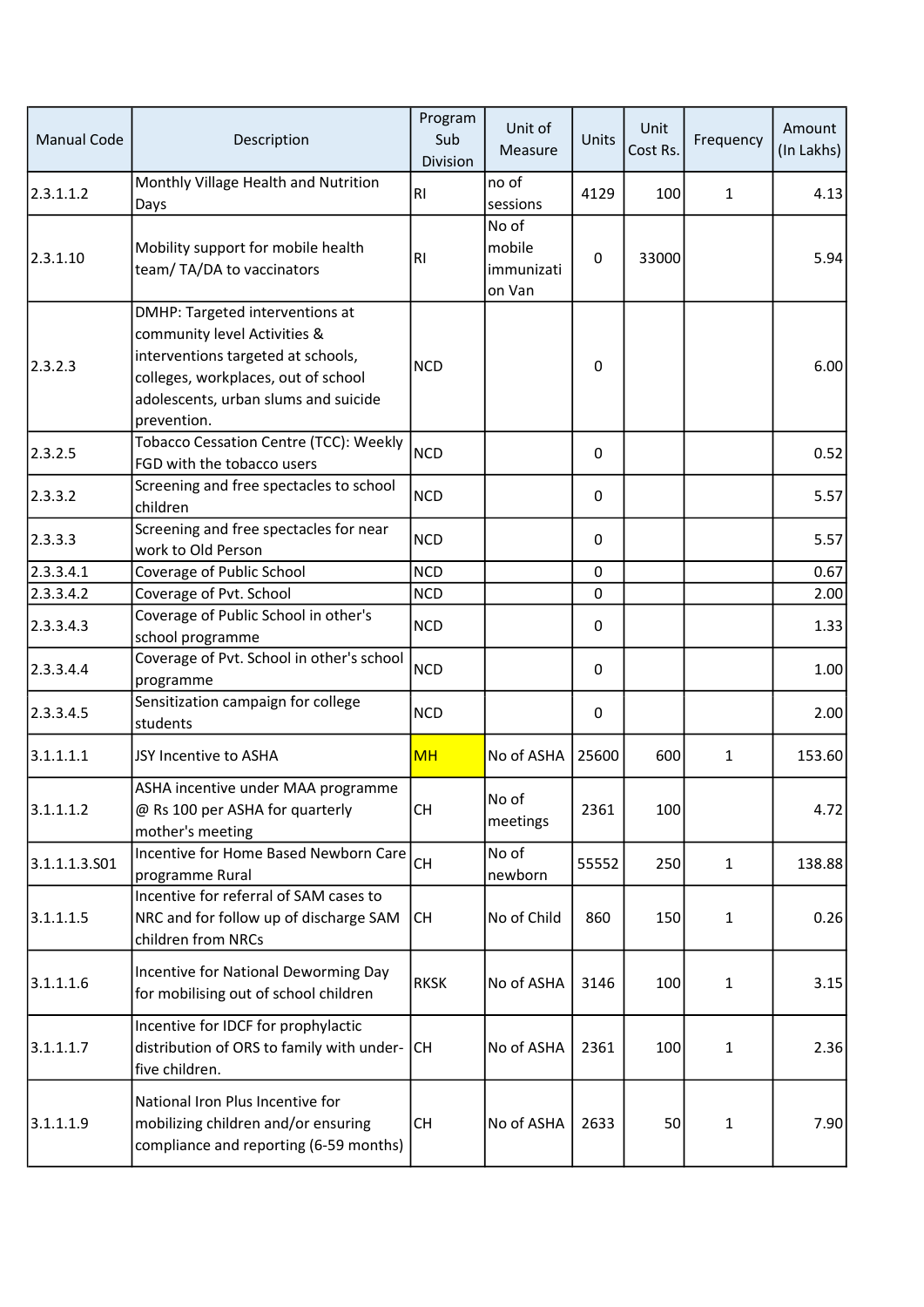| <b>Manual Code</b> | Description                                                                                                 | Program<br>Sub<br>Division | Unit of<br>Measure        | Units | Unit<br>Cost Rs. | Frequency    | Amount<br>(In Lakhs) |
|--------------------|-------------------------------------------------------------------------------------------------------------|----------------------------|---------------------------|-------|------------------|--------------|----------------------|
| 3.1.1.1.11         | ASHA Incentive under Immunzation                                                                            | <b>RI</b>                  | no of<br>children         | 64563 | 225              | 1            | 145.27               |
| 3.1.1.1.12         | Incentive to ASHA for Quaterly Visit<br>Under HBYC program                                                  | <b>CH</b>                  | No of Child<br>/ 5 visits | 27503 | 250              | 1            | 68.76                |
| 3.1.1.1.13.503     | ASHA incentive for HRP identification<br>and follow up                                                      | MH                         | No of ASHA                | 1500  | 300              | $\mathbf{1}$ | 4.50                 |
| 3.1.1.2.4          | <b>ASHA PPIUCD incentive for</b><br>accompanying the client for PPIUCD<br>insertion                         | <b>FP</b>                  |                           | 1861  | 150              |              | 2.79                 |
| 3.1.1.2.5          | <b>ASHA PAIUCD incentive for</b><br>accompanying the client for PAIUCD<br>insertion                         | <b>FP</b>                  |                           | 10    | 150              |              | 0.02                 |
| 3.1.1.2.6.S01      | ASHA incentive under ESB scheme for<br>promoting spacing of births between 02<br>children                   | <b>IFP</b>                 | No of Clints              | 2384  | 500              |              | 11.92                |
| 3.1.1.2.6.S02      | ASHA incentive under ESB scheme for<br>promoting spacing of 02 years after<br>marriage                      | FP                         | No of Clints              | 2384  | 500              |              | 11.92                |
| 3.1.1.2.7          | ASHA incentive under ESB scheme for<br>promoting Adoption of Limiting Method<br>upto Two Children           | <b>IFP</b>                 | No of Clints              | 733   | 1000             |              | 7.33                 |
| 3.1.1.2.9.502      | Reimbursement of travel expenses for<br>accompanying a women to facility for<br>medical abortion            | FP                         | No of Cases               | 163   | 225              |              | 0.37                 |
| 3.1.1.2.9.503      | Reimbursement of travel expenses for<br>accompanying a women to facility for<br>surgical abortion (MVA/EVA) | FP                         | No of Cases               | 190   | 150              |              | 0.29                 |
| 3.1.1.4.2          | ASHA Incentive for Dengue and<br>Chikungunya                                                                |                            |                           | 0     |                  |              | 32.85                |
| 3.1.1.4.5          | Honorarium for Drug Distribution<br>including ASHAs and supervisors<br>involved in MDA                      |                            |                           | 0     |                  |              | 46.58                |
| 3.1.1.4.8.1        | ASHA incentive for detection of leprosy                                                                     |                            |                           | 89    |                  |              | 0.22                 |
| 3.1.1.4.8.2        | ASHA Incentive for PB (Treatment<br>completion)                                                             |                            |                           | 53    |                  |              | 0.21                 |
| 3.1.1.4.8.3        | <b>ASHA Incentive for MB (Treatment</b><br>completion)                                                      |                            |                           | 36    |                  |              | 0.22                 |
| 3.1.1.4.9          | ASHA Involvement under NLEP -<br>Sensitisation                                                              |                            |                           | 300   |                  |              | 0.30                 |
| 3.1.1.5.2.S03      | ASHA Incentive Filling of CBAC forms<br>Under HWC                                                           | <b>CP</b>                  |                           | 0     |                  |              | 19.00                |
| 3.1.1.5.2.504      | ASHA Incentive for Mobilising, Screening<br>and Follow Up Under HWC                                         | <b>CP</b>                  |                           | 0     |                  |              | 19.00                |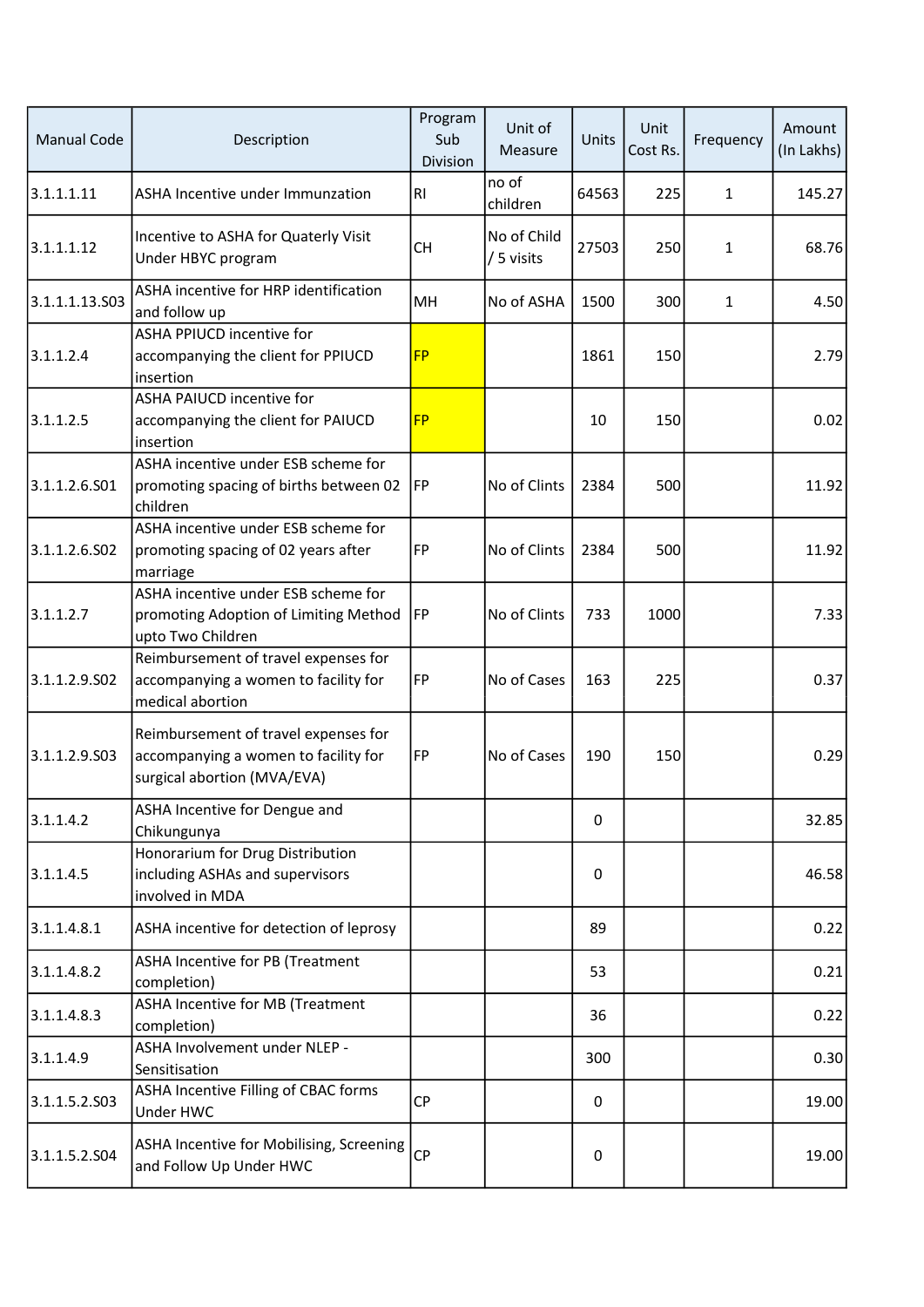| <b>Manual Code</b> | Description                                                                                                                    | Program<br>Sub<br>Division | Unit of<br>Measure | Units          | Unit<br>Cost Rs. | Frequency    | Amount<br>(In Lakhs) |
|--------------------|--------------------------------------------------------------------------------------------------------------------------------|----------------------------|--------------------|----------------|------------------|--------------|----------------------|
| 3.1.1.6.1          | ASHA incentives for routine activities                                                                                         | <b>CP</b>                  |                    | 3285           |                  |              | 788.40               |
| 3.1.1.6.3.S04      | Incentive to ASHA Facilitator                                                                                                  | CP                         |                    | 153            |                  |              | 8.26                 |
| 3.1.1.6.3.505      | Incentive to ASHA for Health Promotion<br>Day                                                                                  | <b>CP</b>                  |                    | 3285           |                  |              | 78.84                |
| 3.1.1.6.3.506      | Incentive to ASHA under PMMVY                                                                                                  | <b>CP</b>                  |                    | 19710          |                  |              | 19.71                |
| 3.1.1.6.3.S07      | Incentive to ASHA Facilitator for<br><b>CBAC, HRP and SAM Tracking</b>                                                         | <b>CP</b>                  |                    | 153            |                  |              | 22.95                |
| 3.1.2.8.502        | Training under HBYC TOT at District<br>Level & Block Level Training                                                            | <b>CH</b>                  | No of Batch        | 32             |                  |              | 23.89                |
| 3.1.3.1            | Supervision costs by ASHA facilitators(12<br>months)                                                                           | <b>CP</b>                  |                    | 153            |                  |              | 110.16               |
| 3.1.3.2            | Support provisions to ASHA (Uniform)                                                                                           | <b>CP</b>                  |                    | 3438           |                  |              | 20.63                |
| 3.1.3.3            | Awards to ASHA's/Link workers                                                                                                  | CP                         |                    | 0              |                  |              | 10.37                |
| 3.1.3.4            | Mobilization of children through ASHA<br>or other mobilizers                                                                   | R1                         | No of<br>session   | 33034          | 150              | $\mathbf{1}$ | 49.55                |
| 3.1.3.5.501        | Incentive for other link workers for<br>Prepration of Due List of Childrens to be<br>immunized                                 | RI.                        | No of<br>session   | 1986           | 100              | $\mathbf{1}$ | 1.99                 |
| 3.2.3.1.1          | Treatment Supporter Honorarium (Rs<br>1000)                                                                                    |                            |                    | 0              |                  |              | 40.16                |
| 3.2.3.1.2          | Treatment Supporter Honorarium (Rs<br>5000)                                                                                    |                            |                    | 0              |                  |              | 6.10                 |
| 3.2.3.1.3          | Incentive for informant (Rs 500)                                                                                               |                            |                    | 0              |                  |              | 4.51                 |
| 3.2.3.4.S01        | Incentive for community<br>volunteers/supervisors /LT etc<br>undertaking ACF                                                   |                            |                    | 0              |                  |              | 47.74                |
| 3.2.5.2.1          | Dengue & Chikungunya: Vector Control,<br>environmental management & fogging<br>machine                                         |                            |                    | 0              |                  |              | 2.81                 |
| 3.3.3.2            | Training of PRI's representatives/ Police<br>personnel/ Teachers/ Transport<br>personnel/ NGO personnel/ other<br>stakeholders |                            |                    | 0              |                  |              | 0.30                 |
| 3.3.4.501          | <b>AAA Platform</b>                                                                                                            |                            |                    | 6532           |                  |              | 29.39                |
| 4.1.1              | <b>District Hospitals</b>                                                                                                      | <b>CP</b>                  |                    | $\overline{2}$ |                  |              | 10.00                |
| 4.1.3              | <b>Community Health Centers</b>                                                                                                | CP                         |                    | 28             |                  |              | 70.00                |
| 4.1.4              | <b>Primary Health Centers</b>                                                                                                  | <b>CP</b>                  |                    | 53             |                  |              | 46.38                |
| 4.1.5              | Sub Centers                                                                                                                    | <b>CP</b>                  |                    | 344            |                  |              | 41.28                |
| 4.1.6              | Village Health Sanitation & Nutrition<br>Committee                                                                             | <b>CP</b>                  |                    | 1665           |                  |              | 99.90                |
| 4.1.7.S01          | H&WC Additional Untied Grant-SC                                                                                                | CP                         |                    | $\mathbf 0$    |                  |              | 35.40                |
| 4.1.7.502          | H&WC Additional Untied Grant-PHC                                                                                               | CP                         |                    | 0              |                  |              | 16.50                |
| 5.1.1.2.8          | Infrastructure strengthening of SC to<br>H&WC                                                                                  | CP                         |                    | 0              |                  |              | 392.00               |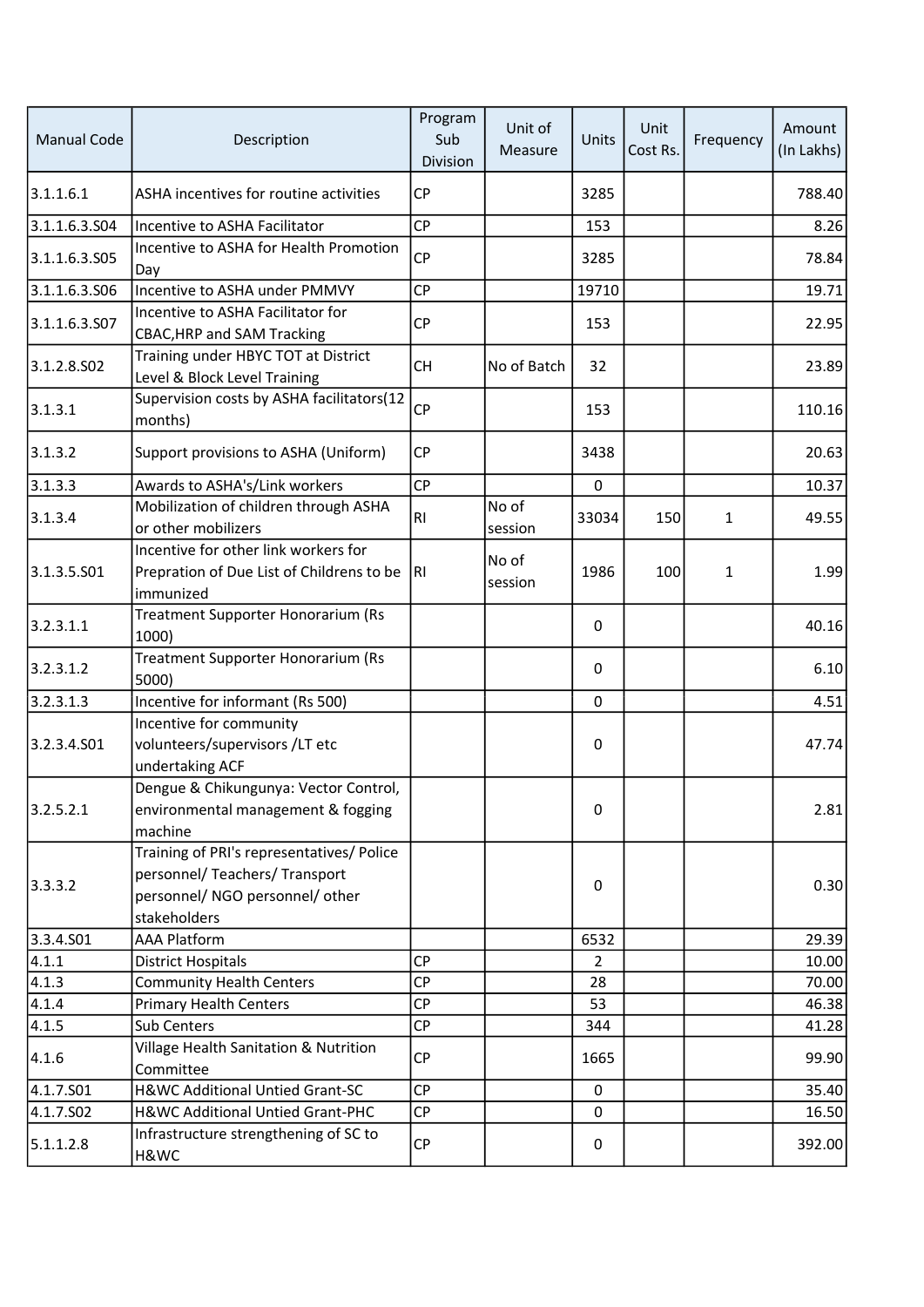| <b>Manual Code</b> | Description                                                                                      | Program<br>Sub<br>Division  | Unit of<br>Measure            | Units       | Unit<br>Cost Rs. | Frequency    | Amount<br>(In Lakhs) |
|--------------------|--------------------------------------------------------------------------------------------------|-----------------------------|-------------------------------|-------------|------------------|--------------|----------------------|
| 5.1.1.2.9          | Infrastructure strengthening of PHC to<br>H&WC                                                   |                             |                               | 0           |                  |              | 16.44                |
| 5.2.2.7            | DEIC (RBSK) Interior Design                                                                      | <b>RBSK</b>                 | No of DEIC<br>centre          | $\mathbf 0$ | 6E+06            | $\mathbf{1}$ | 64.80                |
| 5.3.3              | Blood bank/ Blood storage/ Day care<br>centre for hemoglobinopathies                             | <b>BLOOD</b><br><b>CELL</b> |                               | 0           |                  |              | 3.50                 |
| 5.3.9              | Safety Pits                                                                                      | RI                          | No.                           | 6           | 6000             | $\mathbf{1}$ | 0.36                 |
| 5.3.14             | Civil Works under RNTCP                                                                          | CD                          |                               | 0           |                  |              | 3.83                 |
| 6.1.1.1.1          | MVA / EVA for Safe Abortion services                                                             | <b>FP/CAC</b>               | No of MVA/<br><b>EVA kits</b> | 70          | 3000             |              | 2.10                 |
| 6.1.1.2.3 S01      | Procurement Of Equipment for Skill Lab<br>Under SAANS at District Level                          | <b>CH</b>                   | No of<br>Equipment            | 1           |                  |              | 2.50                 |
| 6.1.1.2.3.502      | Procurement Of Hand held Pulse<br>Oximeter and nebulizer under SAANS at<br><b>District Level</b> | lсн                         | No of<br>Equipment            | 76          |                  |              | 6.84                 |
| 6.1.1.3.5          | PPIUCD forceps                                                                                   | <b>FP</b>                   | No of Kallys<br>forceps       | 5           | 1000             |              | 0.05                 |
| 6.1.1.5.1          | Equipment for Mobile health teams                                                                | <b>RBSK</b>                 | No of teams                   | 34          | 5000             | $\mathbf{1}$ | 1.70                 |
| 6.1.1.5.2          | <b>Equipment for DEIC</b>                                                                        | <b>RBSK</b>                 | No of DEIC<br>centre          | $\Omega$    | $2E + 06$        | 1            | 23.72                |
| 6.1.1.17.1         | Equipments                                                                                       |                             |                               | 0           |                  |              | 0.05                 |
| 6.1.1.18.1         | Procurement of Equipment                                                                         |                             |                               | 0           |                  |              | 1.50                 |
| 6.1.1.19.3         | Grant-in-aid for Vision Centre (PHC)<br>(Govt.)                                                  |                             |                               | 0           |                  |              | 1.00                 |
| 6.1.1.21.1         | Recurring GIA: Machinery & Equipment<br>for DH                                                   |                             |                               | 0           |                  |              | 1.50                 |
| 6.1.1.21.4         | Non-recurring GIA: Machinery &<br><b>Equipment for CHC</b>                                       |                             |                               | 0           |                  |              | 2.50                 |
| 6.1.1.23.4         | Non-recurring: Equipment at CHC NCD<br>clinic                                                    |                             |                               | 0           |                  |              | 192.00               |
| 6.1.2.3.1          | <b>MCR</b>                                                                                       |                             |                               | 60          |                  |              | 0.24                 |
| 6.1.2.3.2          | Aids/Appliance                                                                                   |                             |                               | 0           |                  |              | 0.17                 |
| 6.1.2.5.1          | Tablets; software for H&WC and ANM/<br><b>MPW</b>                                                | <b>CP</b>                   |                               | 0           |                  |              | 5.25                 |
| 6.1.3.1.3          | <b>Equipment Maintenance</b>                                                                     |                             |                               | 0           |                  |              | 1.47                 |
| 6.2.1.2            | Drugs for Safe Abortion (MMA)                                                                    | FP/CAC                      | No of<br><b>Tablets</b>       | 900         |                  |              | 0.12                 |
| 6.2.1.7.5.501      | Drugs & Consumables Normal Delivery<br>L1 Facility                                               | MH                          | No of<br>benificieries        | 10000       | 100              |              | 2.00                 |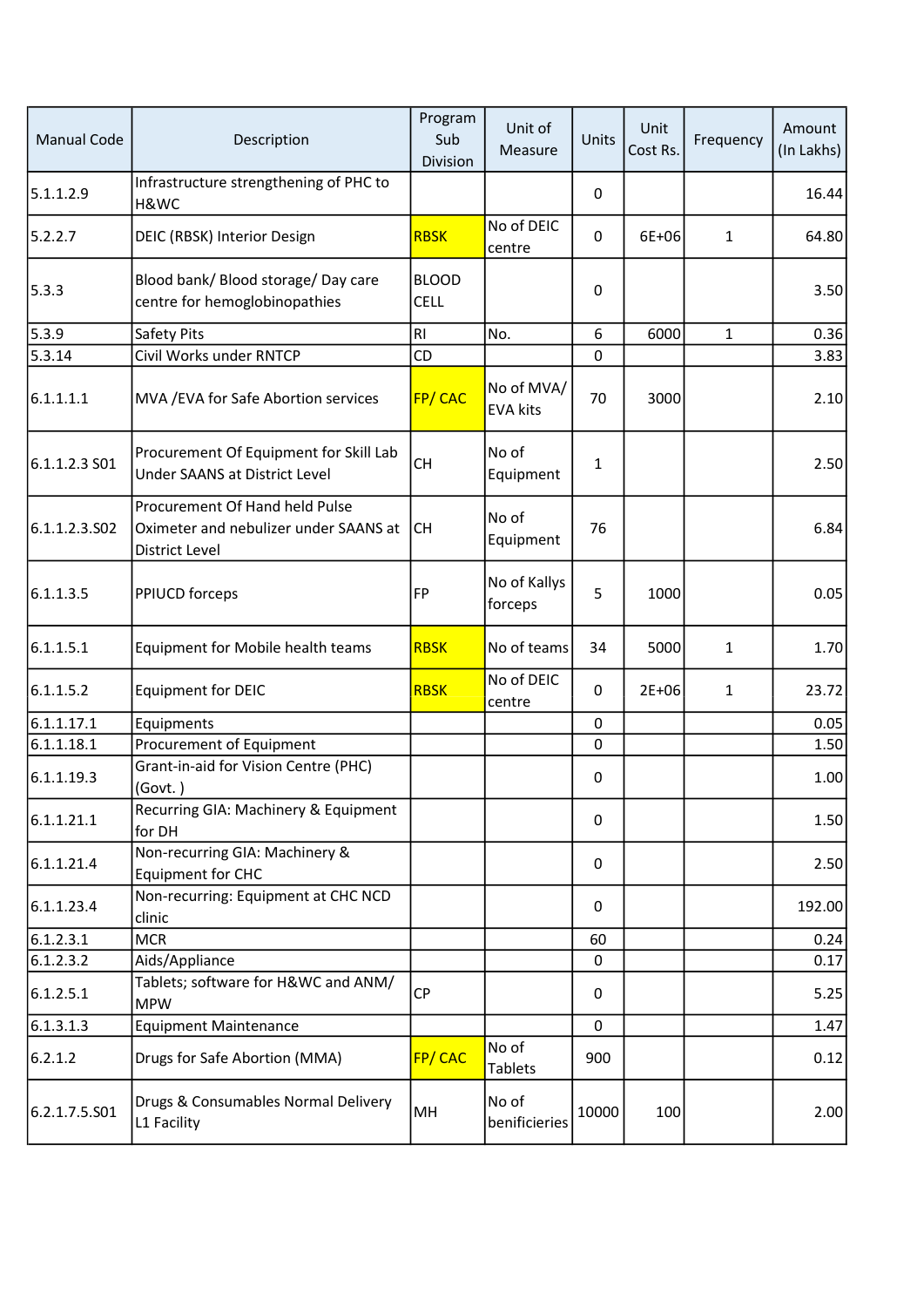| Manual Code   | Description                                                                                    | Program<br>Sub<br>Division | Unit of<br>Measure     | Units | Unit<br>Cost Rs. | Frequency    | Amount<br>(In Lakhs) |
|---------------|------------------------------------------------------------------------------------------------|----------------------------|------------------------|-------|------------------|--------------|----------------------|
| 6.2.1.7.5.S02 | Drugs & Consumables Normal Delivery<br>L2 Facility                                             | MH                         | No of<br>benificieries | 14000 | 200              | $\mathbf{1}$ | 5.60                 |
| 6.2.1.7.5.503 | Drugs & Consumables Normal Delivery<br>L3 Facility                                             | MH                         | No of<br>benificieries | 12800 | 300              | $\mathbf{1}$ | 10.24                |
| 6.2.1.7.5.504 | Drugs & Consumables Caesarean<br>Delivery L3 Facility                                          | MH                         | No of<br>benificieries | 2100  | 1800             | 1            | 7.56                 |
| 6.2.1.7.5.508 | Drugs & Consumables Safe Dilivery Kit<br>for HIV infected Pregnant Women                       | MH                         | No of<br>benificieries | 70    | 1500             | 1            | 1.05                 |
| 6.2.2.9       | AEFI kit under RI Program                                                                      | R <sub>1</sub>             | No.                    | 90    | 200              | 1            | 0.18                 |
| 6.2.5.1       | Medicine for Mobile health team                                                                | <b>RBSK</b>                | No of teams            | 34    | 5000             | $\mathbf{1}$ | 1.70                 |
| 6.2.6.4       | Replenishment of ASHA HBNC kits                                                                | CP                         |                        | 2619  |                  |              | 3.93                 |
| 6.2.8.1       | Red/Black plastic bags et                                                                      | R <sub>1</sub>             | No of<br>session       | 41292 | 10               | $\mathbf{1}$ | 4.13                 |
| 6.2.8.2       | Bleach/Hypochlorite solution/ Twin<br>bucket and hub cutter                                    | R1                         |                        | 23    |                  |              | 0.35                 |
| 6.2.9.1       | AYUSH drugs for DH / CHC / PHC                                                                 | <b>AYUSH</b>               |                        | 37    |                  |              | 18.50                |
| 6.2.12.1      | Chloroquine phosphate tablets                                                                  |                            |                        | 0     |                  |              | 0.15                 |
| 6.2.12.2      | Primaquine tablets 2.5 mg                                                                      |                            |                        | 0     |                  |              | 0.08                 |
| 6.2.12.3      | Primaquine tablets 7.5 mg                                                                      |                            |                        | 0     |                  |              | 0.15                 |
| 6.2.13.1      | Supportive drugs, lab. Reagents                                                                |                            |                        | 0     |                  |              | 0.68                 |
| 6.2.14.1      | <b>Laboratory Materials</b>                                                                    |                            |                        | 0     |                  |              | 23.29                |
| 6.2.14.2      | Procurement of Drugs                                                                           |                            |                        | 0     |                  |              | 12.04                |
| 6.2.15.1      | Assistance for<br>consumables/drugs/medicines to the<br>Govt./District Hospital for Cat sx etc | NCD                        |                        | 0     |                  |              | 16.32                |
| 6.2.18.1      | Procurement of medicine &<br>consumables for TCC under NTCP                                    |                            |                        | 0     |                  |              | 2.00                 |
| 6.2.19.1      | Drugs & supplies for District NCD Clinic                                                       |                            |                        | 0     |                  |              | 12.00                |
| 6.2.19.3      | Drugs & supplies for CHC NCD Clinic                                                            |                            |                        | 0     |                  |              | 58.00                |
| 6.2.19.4      | Drugs & supplies for PHC level                                                                 |                            |                        | 0     |                  |              | 16.50                |
| 6.2.19.5      | Drugs & supplies for Sub-Centre level                                                          |                            |                        | 0     |                  |              | 45.00                |
| 6.2.22.1      | Cost of Lab recurring expences for H &<br>WC                                                   | <b>CP</b>                  |                        | 0     |                  |              | 45.30                |
| 6.2.22.2      | Lab strengthening of SHC - HWC -                                                               | <b>CP</b>                  |                        | 0     |                  |              | 6.00                 |
| 6.4.3.501     | Free Diagnostics for Pregnant women<br>under JSSK - USG on PPP for PMSMA                       | MH                         | No of USG              | 1100  | 300              | $\mathbf{1}$ | 3.30                 |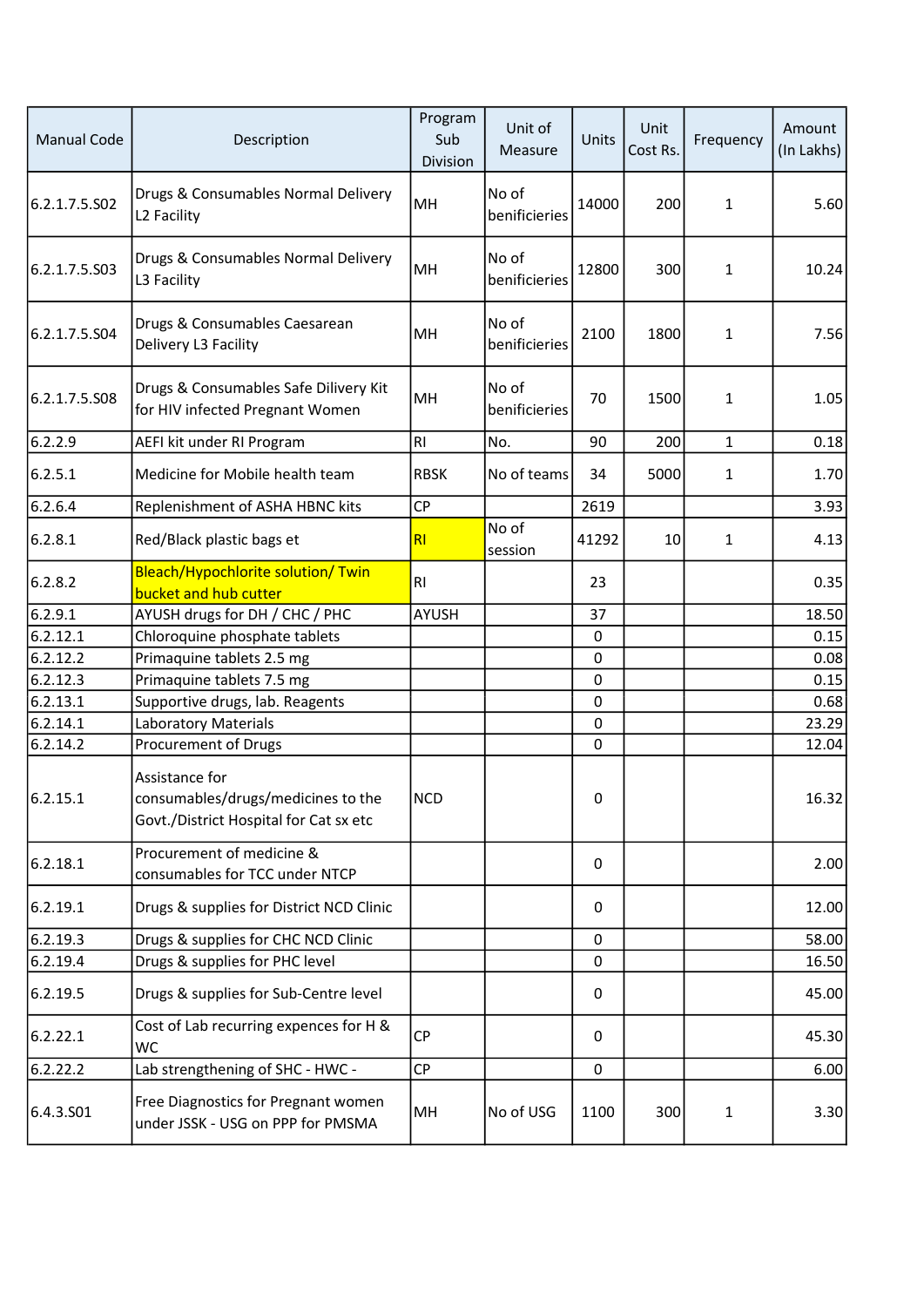| <b>Manual Code</b> | Description                                                                                      | Program<br>Sub<br>Division | Unit of<br>Measure     | Units          | Unit<br>Cost Rs. | Frequency    | Amount<br>(In Lakhs) |
|--------------------|--------------------------------------------------------------------------------------------------|----------------------------|------------------------|----------------|------------------|--------------|----------------------|
| 6.4.3.502          | Free Diagnostics for Pregnant women<br>under JSSK- AVD for for HIV & Syphilis at<br><b>VHNDs</b> | MH                         | No of AVD              | 403            | 25               | 1            | 10.48                |
| 6.4.3.503          | Free Diagnostics for Pregnant women<br>under JSSK-MH                                             | <b>MH</b>                  | No of<br>benificieries | 90500          | 200              | 1            | 28.96                |
| 6.4.4              | Free Diagnostics for Sick infants under<br><b>JSSK</b>                                           | <b>CH</b>                  | No of units            | $\mathbf{1}$   |                  |              | 1.20                 |
| 7.5.2              | Any Other                                                                                        |                            |                        | $\mathbf 0$    |                  |              | 8.03                 |
| 8.1.1.1            | <b>ANMs</b>                                                                                      | MH                         |                        | 155            |                  |              | 322.32               |
| 8.1.1.2.S05        | <b>Staff Nurses-MH</b>                                                                           | MH                         |                        | 54             |                  |              | 181.45               |
| 8.1.1.2.S11        | Staff Nurse - HWC                                                                                | CP                         |                        | $\pmb{0}$      |                  |              | 59.60                |
| 8.1.1.5.S02        | Laboratory Technicians - HR                                                                      |                            |                        | 17             |                  |              | 43.38                |
| 8.1.1.5.S03        | <b>Laboratory Technicians -NPPCF</b>                                                             |                            |                        | 0              |                  |              | 1.90                 |
| 8.1.1.5.504        | Laboratory Technicians - RNTCP                                                                   |                            |                        | 0              |                  |              | 48.18                |
| 8.1.1.6.S05        | OT Technician                                                                                    | <b>MH</b>                  |                        | 4              |                  |              | 10.08                |
| 8.1.1.9            | Radiographer/ X-ray technician                                                                   |                            |                        | 5              |                  |              | 10.13                |
| 8.1.1.12           | Others (Para Medical Worker)-NLEP                                                                | CD                         |                        | 0              |                  |              | 2.82                 |
| 8.1.2.1.504        | Obstetricians and Gynaecologists -MH                                                             | MH                         |                        | 3              |                  |              | 28.80                |
| 8.1.2.3.505        | Anaesthetists - MH                                                                               | MH                         |                        | $\overline{2}$ |                  |              | 14.40                |
|                    | FRU Operationalization for Gynae &                                                               |                            |                        |                |                  |              |                      |
| 8.1.3.10.S01       | anesthetist specialist on call from govt<br>sector                                               | MH                         | No of C-<br>section    | 8              | 3000             | $\mathbf{1}$ | 0.24                 |
| 8.1.3.10.S02       | FRU Operationalization Gynecologists<br>specialist on call from pvt sector                       | MH                         | No of C-<br>section    | 4              | 4500             | 1            | 0.18                 |
| 8.1.3.10.S03       | FRU Operationalization anesthetist<br>specialist on call for from pvt sector                     | MH                         | No of C-<br>section    | 4              | 3000             | $\mathbf{1}$ | 0.12                 |
| 8.1.4.1.501        | Dental Surgeons- DH & CHC                                                                        |                            |                        | 3              |                  |              | 20.23                |
| 8.1.5.503          | Medical Officers - MH                                                                            | MH                         |                        | 5              |                  |              | 23.79                |
| 8.1.6.1            | <b>AYUSH MOs</b>                                                                                 | AYUSH                      |                        | 37             |                  |              | 180.05               |
| 8.1.6.2            | Pharmacist - AYUSH                                                                               | AYUSH                      |                        | 11             |                  |              | 22.26                |
| 8.1.7.1.1          | MOs-AYUSH                                                                                        | <b>RBSK</b>                |                        | 53             |                  |              | 222.51               |
| 8.1.7.1.2.501      | MOs-MBBS                                                                                         | <b>RBSK</b>                |                        | $\overline{2}$ |                  |              | 13.98                |
| 8.1.7.1.2.502      | MOs-Dental MO/ BDS                                                                               | <b>RBSK</b>                |                        | 13             |                  |              | 88.35                |
| 8.1.7.1.3          | <b>Staff Nurse</b>                                                                               | <b>RBSK</b>                |                        | 5              |                  |              | 16.02                |
| 8.1.7.1.4          | ANM                                                                                              | <b>RBSK</b>                |                        | 29             |                  |              | 54.44                |
| 8.1.7.1.5.501      | Para Medical Worker                                                                              | <b>RBSK</b>                |                        | 30             |                  |              | 69.20                |
| 8.1.7.1.5.502      | Pharmacists                                                                                      | <b>RBSK</b>                |                        | 4              |                  |              | 8.98                 |
| 8.1.7.2.1.501      | Paediatrician                                                                                    | <b>RBSK</b>                |                        | $\mathbf{1}$   |                  |              | 3.00                 |
| 8.1.7.2.3.501      | MO, Dental                                                                                       | <b>RBSK</b>                |                        | $\mathbf{1}$   |                  |              | 1.50                 |
| 8.1.7.2.4          | <b>Staff Nurse</b>                                                                               | <b>RBSK</b>                |                        | $\overline{2}$ |                  |              | 1.50                 |
| 8.1.7.2.5          | Physiotherapist                                                                                  | <b>RBSK</b>                |                        | $\mathbf{1}$   |                  |              | 0.90                 |
| 8.1.7.2.6          | Audiologist & speech therapist                                                                   | <b>RBSK</b>                |                        | $\mathbf{1}$   |                  |              | 1.20                 |
| 8.1.7.2.7          | Psychologist                                                                                     | <b>RBSK</b>                |                        | 1              |                  |              | 1.05                 |
| 8.1.7.2.8          | Optometrist                                                                                      | <b>RBSK</b>                |                        | $\mathbf{1}$   |                  |              | 0.90                 |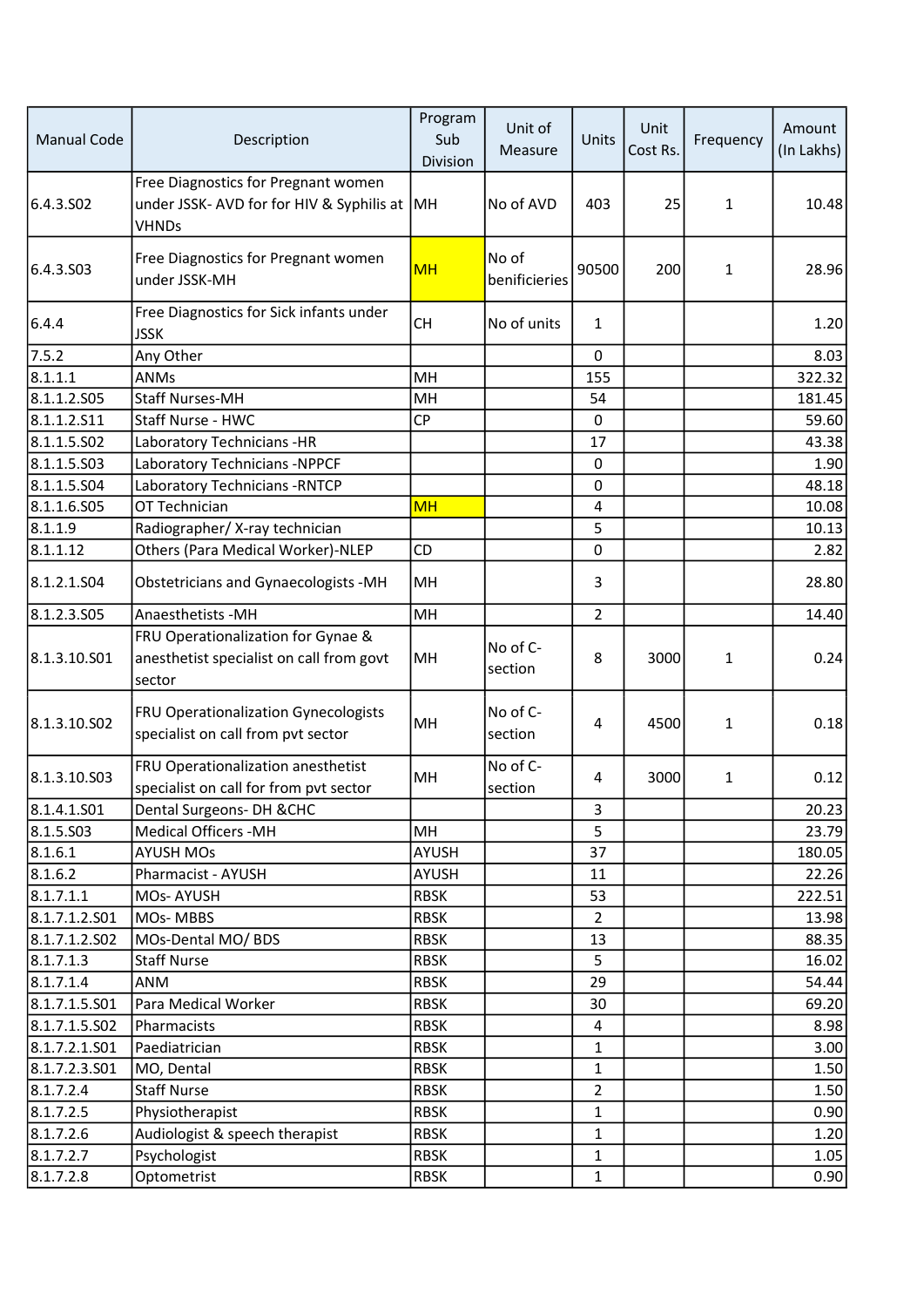| <b>Manual Code</b> | Description                                                               | Program<br>Sub<br>Division | Unit of<br>Measure | Units          | Unit<br>Cost Rs. | Frequency    | Amount<br>(In Lakhs) |
|--------------------|---------------------------------------------------------------------------|----------------------------|--------------------|----------------|------------------|--------------|----------------------|
| 8.1.7.2.9          | Early interventionist cum special<br>educator                             | <b>RBSK</b>                |                    | $\mathbf{1}$   |                  |              | 1.05                 |
| 8.1.7.2.10         | Social worker                                                             | <b>RBSK</b>                |                    | $\mathbf{1}$   |                  |              | 0.90                 |
|                    | 8.1.7.2.12.S01 Dental Technician                                          | <b>RBSK</b>                |                    | 1              |                  |              | 0.75                 |
| 8.1.8.1            | <b>Medical Officers</b>                                                   | <b>CH</b>                  |                    | $\mathbf{1}$   |                  |              | 8.32                 |
| 8.1.8.2            | <b>Staff Nurse</b>                                                        | <b>CH</b>                  |                    | 4              |                  |              | 11.71                |
| 8.1.8.3            | Cook cum caretaker                                                        | <b>CH</b>                  |                    | $\overline{2}$ |                  |              | 2.85                 |
| 8.1.8.5            | Feeding demonstrator for NRC                                              | <b>CH</b>                  |                    | $\mathbf{1}$   |                  |              | 3.18                 |
| 8.1.9.1            | Paediatrician                                                             | <b>CH</b>                  |                    | 3              |                  |              | 49.50                |
| 8.1.9.3.501        | Staff Nurse - SNCU/KMC                                                    | CH                         |                    | 12             |                  |              | 33.72                |
| 8.1.9.3.502        | Staff Nurse -NBSU                                                         | <b>CH</b>                  |                    | 6              |                  |              | 16.34                |
| 8.1.9.6.502        | Others- SNCU Staff (Ward Aaya/<br>Cleaner/ Security Guard)                | <b>CH</b>                  |                    | 9              |                  |              | 12.43                |
| 8.1.9.6.503        | Others- SNCU Staff DEO                                                    | <b>CH</b>                  |                    | $\mathbf{1}$   |                  |              | 2.25                 |
| 8.1.12.1           | Mid-level Service Provider                                                | CP                         |                    | 0              |                  |              | 228.41               |
| 8.1.12.2           | Performance incentive for Mid-level<br>service providers                  | <b>CP</b>                  |                    | 0              |                  |              | 164.70               |
| 8.1.13.1.S03       | Counsellor -RMNCHA-FW                                                     | <b>FP</b>                  | No of<br>Councelor | $\overline{2}$ |                  |              | 4.10                 |
| 8.1.13.5           | Audiometrician/ Audiologist-NCD-NPPCD NCD                                 |                            |                    | 0              |                  |              | 3.78                 |
| 8.1.13.10          | TBHV-CD-RNTCP                                                             | <b>CD</b>                  |                    | 0              |                  |              | 4.50                 |
| $\sqrt{8.1.13.18}$ | Audiometrics Asstt.NCD-NPPCD                                              | <b>NCD</b>                 |                    | 0              |                  |              | 2.13                 |
| 8.1.13.19          | Instructor for Hearing Imapired Children-<br><b>NCD-NPPCD</b>             | <b>NCD</b>                 |                    | 0              |                  |              | 1.53                 |
| 8.1.13.22.507      | Rogi Sahayata Kendra Manager                                              | QA                         |                    | $\overline{2}$ |                  |              | 5.36                 |
| 8.1.13.22.513      | Rogi Sahayata Kendra Operator                                             | QA                         |                    | $\overline{2}$ |                  |              | 2.95                 |
| 8.1.16.2.501       | <b>Cold Chain Handlers</b>                                                | R <sub>l</sub>             |                    | 0              |                  |              | 2.68                 |
| 8.1.16.6.S02       | Data Entry Operator CD-RCP                                                | CD                         |                    | 0              |                  |              | 0.25                 |
| 8.1.16.7.S05       | Cleaner-NRC                                                               | <b>CH</b>                  |                    | $\mathbf{1}$   |                  |              | 1.44                 |
| 8.4.7              | Incentive to provider for PPIUCD services<br>@Rs 150 per PPIUCD insertion | FP                         | No of Clints       | 1861           | 150              |              | 2.79                 |
| 8.4.8              | Incentive to provider for PAIUCD<br>Services @Rs 150 per PAIUCD insertion | <b>FP</b>                  | No of Clints       | 10             | 150              |              | 0.02                 |
| 8.4.9              | Team based incentives for Health &<br>Wellness Centers (H&WC Sub Center)  | <b>CP</b>                  |                    | 0              |                  |              | 120.78               |
| 8.4.10             | Team based incentives for Health &<br>Wellness Centers (H&WC PHC)         | CP                         |                    | 0              |                  |              | 44.34                |
| 8.4.12.S01         | HRP identification and follow up for<br>ANM                               | MН                         | No of HRP          | 1500           | 200              | $\mathbf{1}$ | 3.00                 |
| 8.4.12.S03         | Performance based Incentives to<br>RMNCHA Counselors in Family Planning   | FP                         | No of Clints       | 391            | 50               |              | 0.20                 |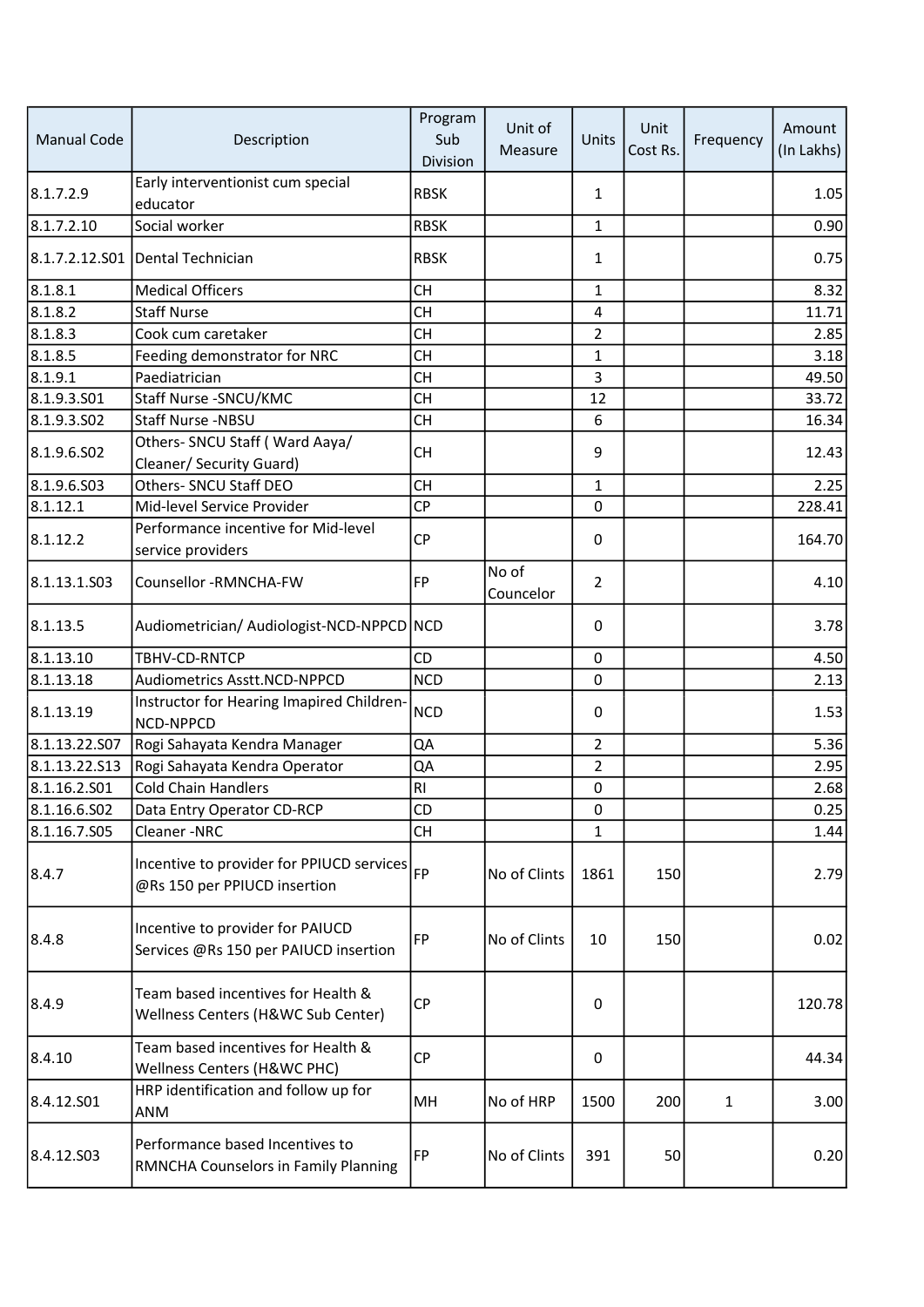| <b>Manual Code</b> | Description                                                                                                                          | Program<br>Sub<br>Division | Unit of<br>Measure      | Units       | Unit<br>Cost Rs. | Frequency    | Amount<br>(In Lakhs) |
|--------------------|--------------------------------------------------------------------------------------------------------------------------------------|----------------------------|-------------------------|-------------|------------------|--------------|----------------------|
| 8.4.12.504         | RI Cold chain handlers incentive                                                                                                     | R1                         | <b>No</b>               | 22          | 2400             | 12           | 6.34                 |
| 9.1.6.1            | Development/ translation and<br>duplication of training materials                                                                    | <b>CH</b>                  | No of<br>Module         | 940         | 100              | $\mathbf{1}$ | 0.94                 |
| 9.2.3.S03          | Incentive for Program Coordination to<br>(HoD OBG/Principal)                                                                         | MН                         |                         | 0           |                  |              |                      |
| 9.5.2.2.S01        | <b>State and District Lanch of SAANS</b>                                                                                             | <b>CH</b>                  | No.                     | 1           |                  |              | 0.50                 |
|                    | State and District Planning and Review                                                                                               |                            |                         |             |                  |              |                      |
| 9.5.2.2.SO2        | Meeting of SAANS                                                                                                                     | <b>CH</b>                  | No.                     | 1           |                  |              | 0.20                 |
| 9.5.2.19           | Orientation on National Deworming Day                                                                                                | <b>RKSK</b>                |                         | 1           |                  |              | 2.07                 |
| 9.5.2.24.S02       | <b>District Training of SAANS</b>                                                                                                    | CH                         |                         | 18          |                  |              | 5.98                 |
| 9.5.2.25.S01       | One day Orientation Training for IDCF                                                                                                | <b>CH</b>                  | No of<br>district       | 1           | 150000           | $\mathbf{1}$ | 1.50                 |
| 9.5.3.1.503        | District Level One Day Orientation of<br>newly recruited ANM/SN ON Family<br><b>Planning Schemes</b>                                 | FP                         | No of<br>Meetings       | $\mathbf 1$ | 3000             |              | 0.03                 |
| 9.5.3.2.SO2        | <b>District Level Dissemination Workshop</b>                                                                                         | FP                         | No of<br>workshops      | $\mathbf 1$ | 10000            |              | 0.10                 |
| 9.5.3.23           | Training of AYUSH doctors (Injectible<br><b>Contraceptive Trainings)</b>                                                             | <b>FP</b>                  | No of<br><b>Batches</b> | $\mathbf 1$ | 22800            |              | 0.23                 |
| 9.5.3.24           | <b>Training of Nurses (Staff</b><br>Nurse/LHV/ANM) (Injectible<br>Contraceptive Trainings)                                           | <b>FP</b>                  | No of<br><b>Batches</b> | 10          | 35800            |              | 3.58                 |
| 9.5.4.10           | WIFS trainings (Block)                                                                                                               | <b>RKSK</b>                | No of Batch             | 18          | 3000             | $\mathbf{1}$ | 0.54                 |
| 9.5.4.13.3         | Any other (please specify) Anemia Free<br>Adolcent event at Inter Collages                                                           | <b>RKSK</b>                | No of event             | 36          | 5000             | 1            | 1.80                 |
| 9.5.5.1            | RBSK Training -Training of Mobile health<br>team - technical and managerial (5 days)                                                 | <b>RBSK</b>                | No of batch             | 5           | 15450            | 1            | 0.77                 |
| 9.5.7.4            | Any Other Training NPPCD                                                                                                             | <b>NCD</b>                 |                         | $\mathbf 0$ |                  |              | 3.50                 |
| 9.5.10.1.S01       | Training under Immunisation-Data<br>Handler                                                                                          | R <sub>l</sub>             |                         | 0           |                  |              | 0.10                 |
| 9.5.10.1.S04       | Training under Immunisation-CCH                                                                                                      | RI                         |                         | 0           |                  |              | 0.73                 |
| 9.5.12.1           | Training / Capacity Building (Malaria)                                                                                               | CD                         |                         | 0           |                  |              | 1.19                 |
| 9.5.12.6           | Training/sensitization of district level<br>officers on ELF and drug distributors<br>including peripheral health workers<br>(AES/JE) | CD                         |                         | 0           |                  |              | 3.75                 |
| 9.5.14.1           | <b>Trainings under RNTCP</b>                                                                                                         | CD                         |                         | $\mathbf 0$ |                  |              | 4.02                 |
| 9.5.17.1           | Training of doctors and staff at DH Level<br>under NPHCE                                                                             | <b>NCD</b>                 |                         | 0           |                  |              | 0.80                 |
| 9.5.18.1.1         | Orientation of Stakeholder organizations NCD                                                                                         |                            |                         | $\mathbf 0$ |                  |              | 0.40                 |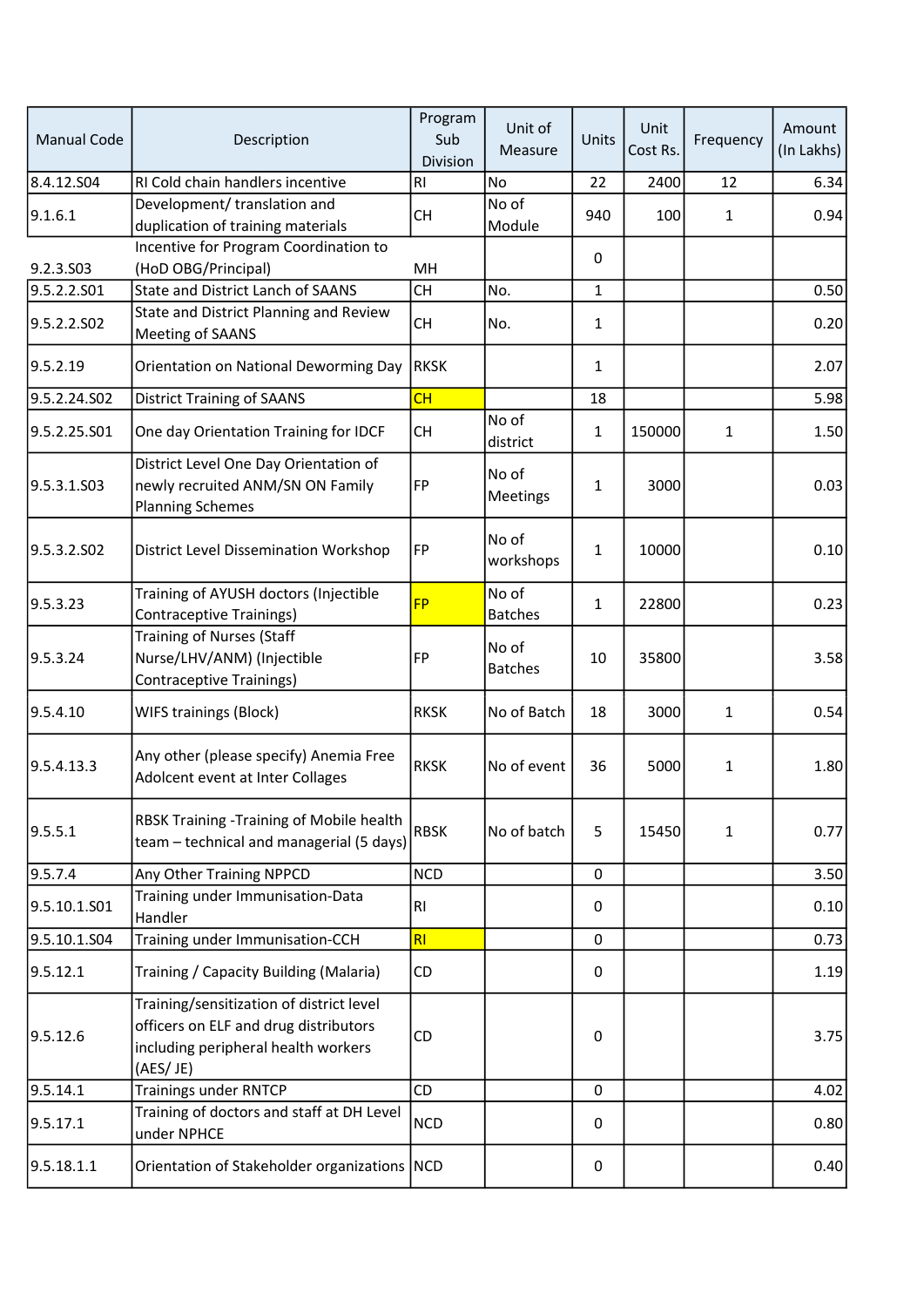| <b>Manual Code</b>   | Description                                                                                                    | Program<br>Sub<br>Division | Unit of<br>Measure    | Units          | Unit<br>Cost Rs. | Frequency    | Amount<br>(In Lakhs) |
|----------------------|----------------------------------------------------------------------------------------------------------------|----------------------------|-----------------------|----------------|------------------|--------------|----------------------|
| 9.5.18.1.2           | Training of Health Professionals                                                                               | <b>NCD</b>                 |                       | 0              |                  |              | 0.40                 |
| 9.5.18.1.3           | <b>Orientation of Law Enforcers</b>                                                                            | <b>NCD</b>                 |                       | 0              |                  |              | 0.60                 |
| 9.5.18.1.4           | Other Trainings/Orientations - sessions<br>incorporated in other's training                                    | <b>NCD</b>                 |                       | $\Omega$       |                  |              | 1.30                 |
| 9.5.19.2             | District NCD Cell                                                                                              | <b>NCD</b>                 |                       | 0              |                  |              | 3.00                 |
| 9.5.25.3             | Kayakalp Trainings                                                                                             | QA                         | Batch                 | 1              | 33000            | $\mathbf{1}$ | 0.33                 |
| 9.5.26.2             | Training cum review meeting for HMIS &<br><b>MCTS at District level</b>                                        | <b>MIS</b>                 |                       | 0              |                  |              | 0.77                 |
| 9.5.26.3             | Training cum review meeting for HMIS &<br>MCTS at Block level                                                  | <b>MIS</b>                 |                       | 0              |                  |              | 2.37                 |
| 9.5.27.4.S01         | Cost of Yoga Sessions                                                                                          | CP                         |                       | 0              |                  |              | 9.34                 |
| 9.5.29.13.S04.<br>02 | Scaling up Nurse Mentoring Program<br>Honorarium                                                               | MH                         |                       | 17             |                  |              | 10.20                |
| 03                   | 9.5.29.13.S04. Scaling up Nurse Mentoring Program<br>Yearly TA DA                                              | MH                         |                       | 17             |                  |              | 0.51                 |
| 9.5.29.13.S04.<br>04 | Scaling up Nurse Mentoring Program<br>Register                                                                 | MH                         |                       | 17             |                  |              | 0.04                 |
| 9.5.29.13.S04.<br>05 | Scaling up Nurse Mentoring Program<br>Mini Skill Lab                                                           | MH                         |                       | 17             |                  |              | 17.00                |
| 10.1.1               | Maternal Death Review (both in<br>institutions and community)                                                  | MH                         | No of<br><b>CBMDR</b> | 96             | 600              | $\mathbf{1}$ | 0.58                 |
| 10.2.4               | Microfilaria Survey - Lymphatic Filariasis                                                                     | <b>CD</b>                  |                       | 0              |                  |              | 0.50                 |
| 10.2.5               | Monitoring & Evaluation (Post MDA<br>assessment by medical colleges (Govt. & CD<br>private)/ICMR institutions) |                            |                       | 0              |                  |              | 0.35                 |
| 11.3                 | <b>Targeting Naturally Occurring Gathering</b><br>of People/ Health Mela                                       |                            |                       | 2              |                  |              | 13.00                |
| 11.5.1               | Media Mix of Mid Media/ Mass Media                                                                             | <b>IEC</b>                 |                       | $\mathbf{1}$   |                  |              | 0.95                 |
| 11.5.4.S02           | Celebration of New Born Care Week                                                                              | <b>CH</b>                  | No of<br>district     | $\mathbf{1}$   | 50000            | $\mathbf{1}$ | 0.50                 |
| 11.5.4.S03           | <b>Celebration of Breastfeeding Week</b>                                                                       | <b>CH</b>                  | No of<br>district     | $\mathbf{1}$   | 40000            | $\mathbf{1}$ | 0.40                 |
| 11.5.4.S05           | District Level IEC/BCC Activity Under<br><b>SAANS</b>                                                          | <b>CH</b>                  | No.                   | $\mathbf{1}$   | 200000           |              | 2.00                 |
| 11.6.3               | IEC & promotional activities for World<br>Population Day celebration                                           | <b>IEC/FP</b>              | No of<br>events       | 18             |                  |              | 2.33                 |
| 11.6.4               | IEC & promotional activities for<br>Vasectomy Fortnight celebration                                            | <b>IEC/FP</b>              | No of<br>events       | 18             |                  |              | 1.73                 |
| 11.8.2               | Any other IEC/BCC activities (Wall<br>Painting, Banner & Poster)                                               | <b>IEC</b>                 |                       | 0              |                  |              | 3.16                 |
| 11.9.1.S01           | Creating awareness on declining sex<br>ratio issue (PNDT)- Block Level                                         | <b>IEC/PNDT</b>            | No of<br>Events       | $\overline{7}$ | 10000            |              | 0.70                 |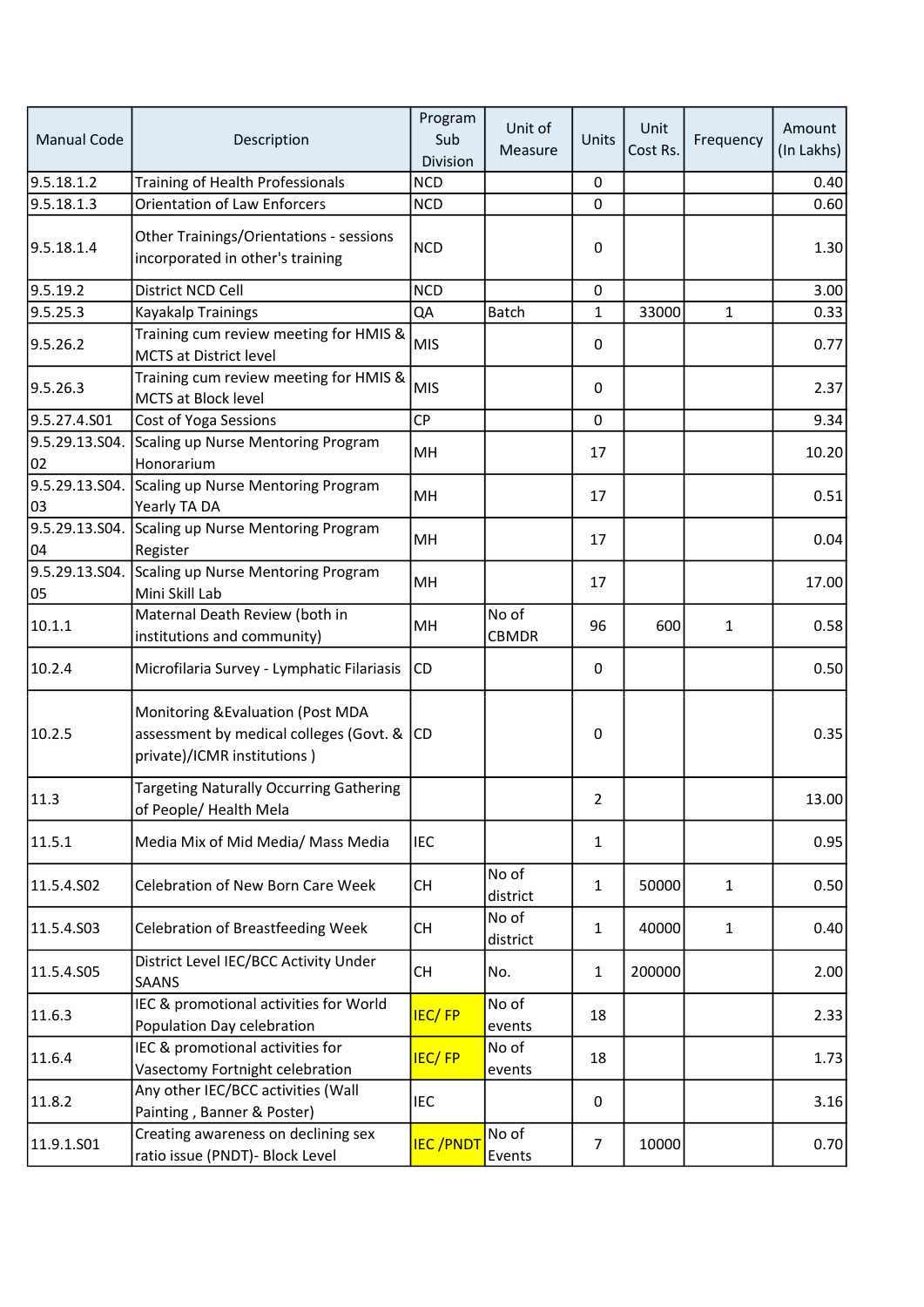| <b>Manual Code</b> | Description                                                                                        | Program<br>Sub<br>Division  | Unit of<br>Measure | Units | Unit<br>Cost Rs. | Frequency    | Amount<br>(In Lakhs) |
|--------------------|----------------------------------------------------------------------------------------------------|-----------------------------|--------------------|-------|------------------|--------------|----------------------|
| 11.9.1.SO2         | Creating awareness on declining sex<br>ratio issue (PNDT)- District Level                          | <b>IEC/PNDT</b>             | No of<br>Events    | 1     | 25000            |              | 0.25                 |
| 11.10.1.501        | Donor Refreshment amount                                                                           | <b>BLOOD</b><br><b>CELL</b> | No of<br>donation  | 0     | 25               | $\mathbf{1}$ | 0.17                 |
| 11.10.1.S02        | <b>Blood donation Camp</b>                                                                         | <b>BLOOD</b><br><b>CELL</b> | No of camp         | 0     | 2500             | $\mathbf{1}$ | 0.30                 |
| 11.10.1.503        | Travel & Communication Expenses for<br><b>BB Counselors PRO BCTV</b>                               | <b>BLOOD</b><br><b>CELL</b> |                    | 0     |                  |              | 0.18                 |
| 11.11.1            | <b>IEC for NPPCD</b>                                                                               | <b>IEC</b>                  |                    | 0     |                  |              | 0.50                 |
| 11.13.1            | Health Education & Publicity for National<br>Programme for Fluorosis (State and<br>District Level) | <b>NCD</b>                  |                    | 0     |                  |              | 2.00                 |
| 11.14.1            | Health Education & Publicity for NIDDCP                                                            | <b>IEC</b>                  |                    | 0     |                  |              | 0.26                 |
| 11.15.1            | IEC/BCC for Malaria                                                                                | <b>IEC</b>                  |                    | 0     |                  |              | 0.35                 |
| 11.15.2            | IEC/BCC for Social mobilization (Dengue<br>and Chikungunya)                                        | <b>IEC</b>                  |                    | 0     |                  |              | 0.20                 |
| 11.15.4            | Specific IEC/BCC for Lymphatic Filariasis                                                          | <b>IEC</b>                  |                    | 0     |                  |              | 2.58                 |
| 11.16.1            | IEC/BCC: Mass media, Outdoor media,<br>Rural media, Advocacy media for NLEP                        | CD                          |                    | 0     |                  |              | 0.98                 |
| 11.17.1            | ACSM (State & district)                                                                            | <b>IEC</b>                  |                    | 0     |                  |              | 9.64                 |
| 11.19.1            | Translation of IEC material and<br>distribution                                                    | <b>IEC</b>                  |                    | 0     |                  |              | 0.50                 |
| 11.20.2            | Celebration of days-ie International Day<br>for older persons                                      | <b>IEC</b>                  |                    | 0     |                  |              | 1.00                 |
| 11.21.1            | IEC/SBCC for NTCP                                                                                  | <b>IEC</b>                  |                    | 0     |                  |              | 1.50                 |
| 11.22.2            | IEC/BCC for District NCD Cell                                                                      | <b>IEC</b>                  |                    | 0     |                  |              | 0.50                 |
| 11.24.1            | IEC activities for Health & Wellness<br>centre (H&WC)                                              | IEC                         |                    | 0     |                  |              | 37.75                |
| 11.24.3.4          | State-level IEC Campaigns/Other IEC<br>Campaigns                                                   | <b>IEC</b>                  |                    | 23    |                  |              | 3.05                 |
| 11.24.4.1          | IEC/BCC under NRCP: Rabies Awareness<br>and DO'S and Don'ts in the event of<br><b>Animal Bites</b> |                             |                    | 0     |                  |              | 4.75                 |
| 12.1.1             | Printing of MDR formats                                                                            | MH                          |                    | 200   |                  |              | 0.06                 |
| 12.1.2             | Printing of MCP cards, safe motherhood<br>booklets etc.                                            | MH                          | No of cards        | ##### | 17               | $\mathbf{1}$ | 20.47                |
| 12.1.3             | Printing of labor room registers and<br>casesheets/ LaQshya related printing                       | MH                          | No of<br>casesheet | 43000 | 10               | 1            | 4.30                 |
| 12.1.5             | Any other (Printing of CAC Format)                                                                 | <b>FP/CAC</b>               | No of<br>formats   | 225   |                  |              | 0.34                 |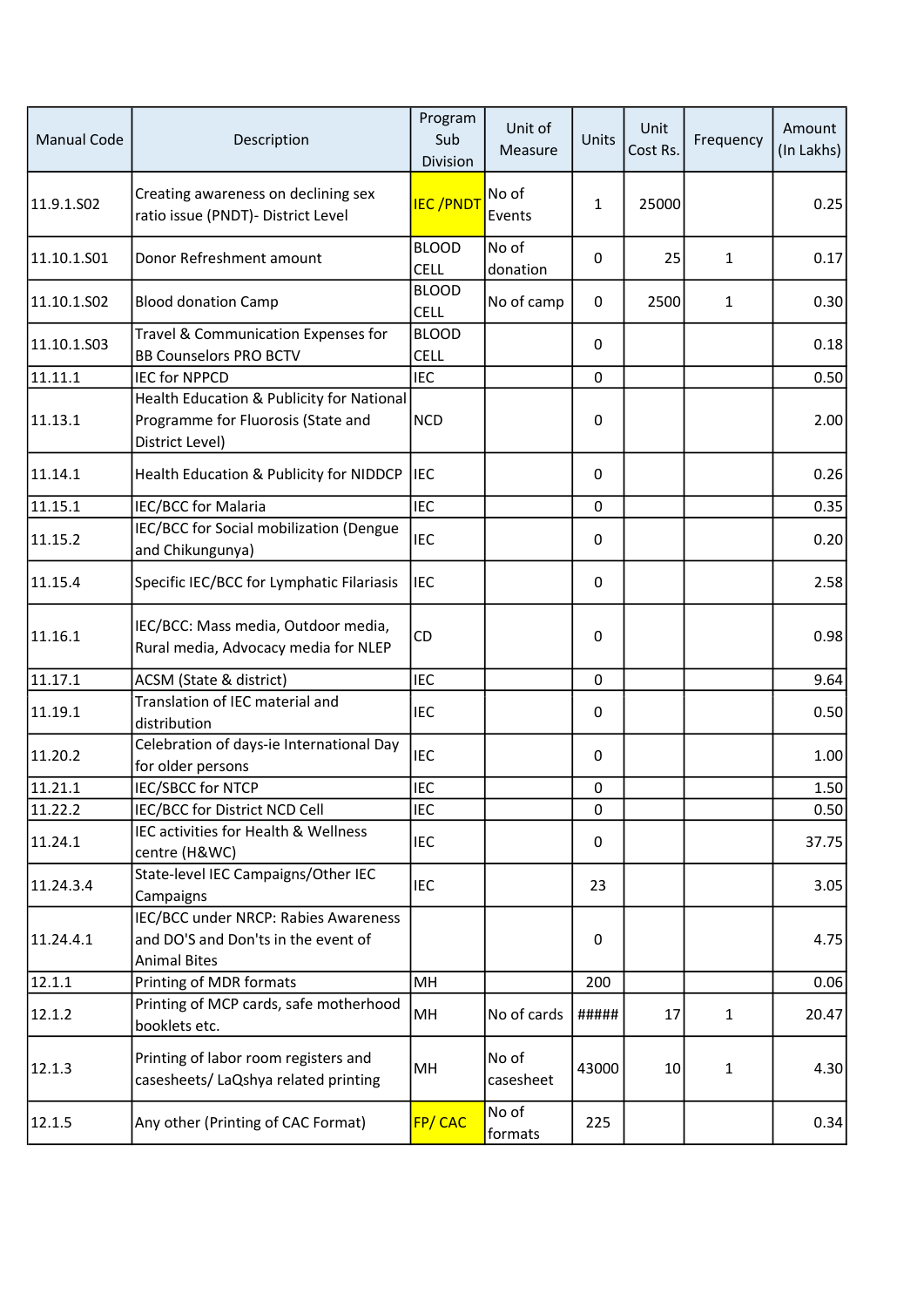| <b>Manual Code</b> | Description                                                                                                                                          | Program<br>Sub<br>Division  | Unit of<br>Measure        | Units          | Unit<br>Cost Rs. | Frequency    | Amount<br>(In Lakhs) |
|--------------------|------------------------------------------------------------------------------------------------------------------------------------------------------|-----------------------------|---------------------------|----------------|------------------|--------------|----------------------|
| 12.2.5             | Printing of compliance cards and<br>reporting formats for National Iron Plus<br>Initiative-for 6-59 months age group and<br>for 5-10 years age group | CH                          | No of<br>format           | #####          | 1                | $\mathbf{1}$ | 2.83                 |
| 12.2.6             | Printing of IEC materials and reporting<br>formats etc. for National Deworming<br>Day                                                                | <b>RKSK</b>                 |                           | 1              |                  |              | 4.47                 |
| 12.2.7             | Printing of IEC Materials and monitoring<br>formats for IDCF                                                                                         | <b>CH</b>                   | No of<br>District         | $\mathbf{1}$   | 118000           | $\mathbf{1}$ | 1.18                 |
| 12.2.10            | Printing (SNCU data management)                                                                                                                      | <b>CH</b>                   | No of SNCU                | $\mathbf{1}$   | 100000           | $\mathbf{1}$ | 1.00                 |
| 12.2.11            | Printing of HBNC referral cards and<br>other formats                                                                                                 | <b>CH</b>                   | No. of<br>format          | #####          | 0.5              | $\mathbf{1}$ | 3.27                 |
| 12.3.3             | Printing of FP Manuals, Guidelines, etc.                                                                                                             | FP                          | No of<br>formats          | 0              |                  |              | 3.50                 |
| 12.5.4             | Printing of RBSK card and registers                                                                                                                  | <b>RBSK</b>                 | No of<br>children         | #####          |                  |              | 12.15                |
| 12.5.6             | Any other (Printing of Banner and Sticker<br>under RBSK)                                                                                             | <b>RBSK</b>                 |                           | 122            |                  |              | 0.14                 |
| 12.7.1             | Printing of ASHA diary                                                                                                                               | <b>CP</b>                   |                           | 3438           |                  |              | 6.02                 |
| 12.7.2             | Printing of ASHA Modules and formats                                                                                                                 | <b>CP</b>                   |                           | 0              |                  |              | 0.96                 |
| 12.7.3             | Printing of CBAC format                                                                                                                              | <b>CP</b>                   |                           | 0              |                  |              | 26.78                |
| 12.8.1             | Printing of cards for screening of<br>children for hemoglobinopathies                                                                                | <b>BLOOD</b><br><b>CELL</b> |                           | 0              |                  |              | 0.25                 |
| 12.9.1             | Printing of HMIS Formats                                                                                                                             | <b>MIS</b>                  |                           | 0              |                  |              | 0.72                 |
| 12.9.3             | Printing of MCTS follow-up formats/<br>services due list/ work plan                                                                                  | <b>MIS</b>                  |                           | 3041           |                  |              | 1.09                 |
| 12.10.1            | Printing and dissemination of<br>Immunization cards, tally sheets,<br>monitoring forms etc.                                                          | R1                          | No of<br>Benificiary      | #####          | 10               | 1            | 10.98                |
| 12.13.2            | Printing                                                                                                                                             | CD                          |                           | 0              |                  |              | 3.53                 |
| 12.14.1            | Printing of Challan Books under NTCP                                                                                                                 |                             |                           | 0              |                  |              | 0.21                 |
| 12.17.5.502        | Printing of form P,L, S under IDSP<br>progrm                                                                                                         |                             |                           | 0              |                  |              | 0.59                 |
| 13.2.1             | Assessments                                                                                                                                          | QA                          |                           | $\overline{2}$ |                  |              | 0.20                 |
| 14.2.3.502         | Implementation of FP-LMIS District-<br><b>Transportation Cost</b>                                                                                    | FP                          | Lumpsump                  | 1              |                  |              | 0.55                 |
| 14.2.4.1           | Alternative vaccine delivery in hard to<br>reach areas                                                                                               | RI                          | No of AVD                 | 2394           | 200              | $\mathbf{1}$ | 4.79                 |
| 14.2.5             | Alternative Vaccine Delivery in other<br>areas                                                                                                       | R <sub>1</sub>              | No of AVD                 | 34824          | 90               |              | 31.34                |
| 14.2.6             | POL for vaccine delivery from State to<br>district and from district to PHC/CHCs                                                                     | RI                          | No of<br><b>Districts</b> | 1              | 200000           | $\mathbf{1}$ | 2.00                 |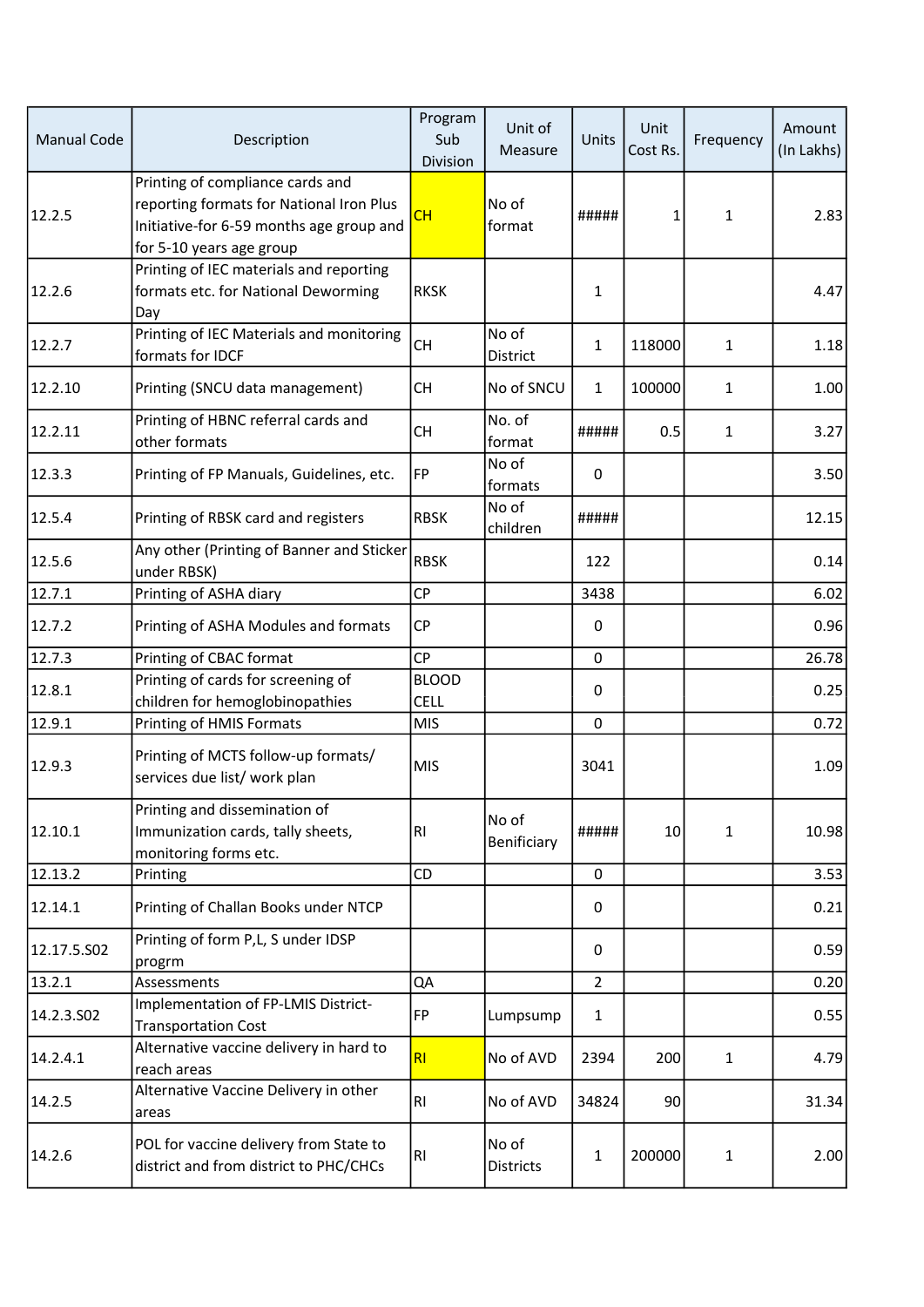| <b>Manual Code</b>   | Description                                                                                                                 | Program<br>Sub<br>Division | Unit of<br>Measure         | Units       | Unit<br>Cost Rs. | Frequency    | Amount<br>(In Lakhs) |
|----------------------|-----------------------------------------------------------------------------------------------------------------------------|----------------------------|----------------------------|-------------|------------------|--------------|----------------------|
| 14.2.7               | Cold chain maintenance                                                                                                      | R <sub>1</sub>             | No of cold<br>chain points | $\Omega$    |                  |              | 0.42                 |
| 14.2.12              | Drug transportation charges                                                                                                 | CD                         |                            | 0           |                  |              | 1.02                 |
| 15.3.2               | Inter-sectoral convergence                                                                                                  | CD                         |                            | 0           |                  |              | 0.05                 |
| 15.5.3               | Private Provider Incentive                                                                                                  | CD                         |                            | 0           |                  |              | 5.29                 |
| 15.6.1               | Reimbursement for cataract operation<br>for NGO and Private Practitioners                                                   | <b>NCD</b>                 |                            | 0           |                  |              | 32.63                |
| 16.1.1.1.1           | State - Health Action Plan                                                                                                  | PM                         | No of<br><b>Booklet</b>    | 45          | 300              | $\mathbf{1}$ | 0.14                 |
| 16.1.1.4             | Prepare detailed operational plan for<br>RBSK across districts (including cost of<br>plan)                                  | <b>RBSK</b>                | No of<br><b>Blocks</b>     | 17          | 500              | $\mathbf{1}$ | 0.09                 |
| 16.1.1.6             | To develop micro plan at sub-centre<br>level                                                                                | RI                         | <b>No</b>                  | 371         | 100              | $\mathbf{1}$ | 0.37                 |
| 16.1.1.7             | For consolidation of micro plans at block<br>level                                                                          | R1                         | No                         | 20          | 1000             | 1            | 0.20                 |
| 16.1.2.1.6           | Review meetings/ workshops under<br><b>RKSK</b>                                                                             | <b>RKSK</b>                |                            | 2           |                  |              | 0.16                 |
| 16.1.2.1.7           | RBSK Convergence/Monitoring meetings RBSK                                                                                   |                            | No of<br>Meetings          | 3           | 500              | 3            | 0.26                 |
| 16.1.2.1.12          | <b>NPPCF Coordination Meeting (Newly</b><br>Selected Districts and On-going Districts)                                      |                            |                            | 0           |                  |              | 0.40                 |
| 16.1.2.1.14          | Quarterly review meetings exclusive for<br>RI at district level with Block MOs, CDPO, RI<br>and other stake holders         |                            | No of<br>participants      | 234         | 100              | 1            | 0.23                 |
| 16.1.2.1.15          | Quarterly review meetings exclusive for<br>RI at block level                                                                | R1                         | No of<br>participants      | 4677        | 75               | 1            | 3.51                 |
| 16.1.2.1.16          | <b>IDSP Meetings</b>                                                                                                        |                            |                            | $\mathbf 0$ |                  |              | 0.04                 |
| 16.1.2.1.17          | State Task Force, State Technical<br>Advisory Committee meeting, District<br>coordination meeting (Lymphatic<br>Filariasis) |                            |                            | 0           |                  |              | 0.30                 |
| 16.1.2.1.22          | Monthly meeting with the hospital staff                                                                                     |                            |                            | 0           |                  |              | 0.48                 |
| 16.1.2.1.28.SO<br> 1 | District Level MDR Review Meeting                                                                                           | MH                         | No of<br>meetings          | 6           | 3000             | $\mathbf{1}$ | 0.18                 |
| 16.1.2.2.3           | State/ District Quality Assurance Unit<br>(Monitoring & Supervision)                                                        | QA                         | Vehicle                    | 1           |                  |              | 3.60                 |
| 16.1.2.2.5           | Monitoring, Evaluation & Supervision<br>(Malaria)                                                                           |                            |                            | 0           |                  |              | 2.13                 |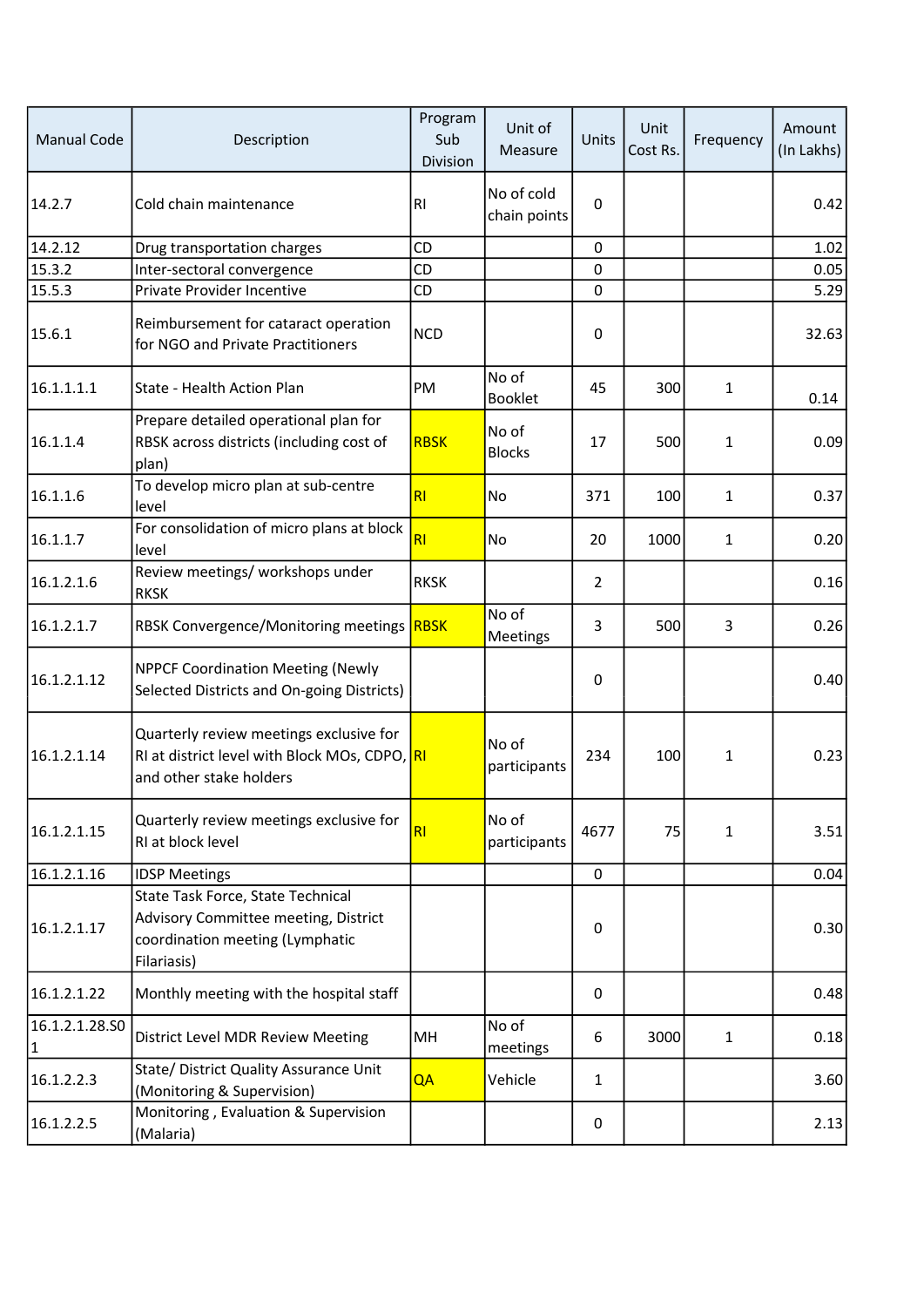| <b>Manual Code</b> | Description                                                                                                                                        | Program<br>Sub<br>Division | Unit of<br>Measure | Units       | Unit<br>Cost Rs. | Frequency | Amount<br>(In Lakhs) |
|--------------------|----------------------------------------------------------------------------------------------------------------------------------------------------|----------------------------|--------------------|-------------|------------------|-----------|----------------------|
| 16.1.2.2.6         | Monitoring/supervision and Rapid<br>response (Dengue and Chikungunya)                                                                              |                            |                    | 0           |                  |           | 1.98                 |
| 16.1.2.2.8         | Monitoring & Supervision (Lymphatic<br>Filariasis)                                                                                                 |                            |                    | 0           |                  |           | 0.30                 |
| 16.1.2.2.12        | District NCD Cell                                                                                                                                  |                            |                    | $\mathbf 0$ |                  |           | 1.13                 |
| 16.1.2.2.13        | <b>Supervision and Monitoring</b>                                                                                                                  |                            |                    | 0           |                  |           | 4.02                 |
| 16.1.2.2.14        | Monitoring Committee on Section 5                                                                                                                  |                            |                    | 0           |                  |           | 0.03                 |
| 16.1.2.2.16        | Monitoring and Surveillance (review<br>meetings, Travel) under NRCP                                                                                |                            |                    | 0           |                  |           | 0.50                 |
| 16.1.3.1.1         | Mobility Support for SPMU/State                                                                                                                    |                            |                    | 0           |                  |           | 0.54                 |
| 16.1.3.1.9         | Mobility support for Rapid Response<br>Team                                                                                                        |                            |                    | 0           |                  |           | 0.61                 |
| 16.1.3.1.13        | <b>Vehicle Operation (POL)</b>                                                                                                                     |                            |                    | 0           |                  |           | 3.00                 |
| 16.1.3.1.14        | Vehicle hiring                                                                                                                                     |                            |                    | 0           |                  |           | 2.76                 |
| 16.1.3.1.15        | <b>Tobacco Cessation Centre (TCC):</b><br>Mobility support                                                                                         |                            |                    | 0           |                  |           | 0.60                 |
| 16.1.3.3.1         | PM activities for World Population Day'<br>celebration (Only mobility cost): funds<br>earmarked for district level activities                      | <b>FP</b>                  | No of<br>events    | 1           | 20000            |           | 0.20                 |
| 16.1.3.3.2         | PM activities for Vasectomy Fortnight<br>celebration (Only mobility cost): funds<br>earmarked for district level activities                        | <b>FP</b>                  | No of<br>events    | 1           | 5000             |           | 0.05                 |
| 16.1.3.3.3         | Mobility Support for DPMU/District                                                                                                                 |                            |                    | 0           |                  |           | 7.92                 |
| 16.1.3.3.5         | Mobility Costs for ASHA Resource<br>Centre/ASHA Mentoring Group (Kindly<br>Specify)                                                                |                            |                    | 1           |                  |           | 0.10                 |
| 16.1.3.3.6         | Travel costs under NPPCF                                                                                                                           | <b>NCD</b>                 |                    | $\mathbf 0$ |                  |           | 0.45                 |
| 16.1.3.3.7         | Mobility Support for supervision for<br>district level officers.                                                                                   | RI                         | No                 | 0           |                  |           | 3.00                 |
| 16.1.3.3.8         | MOBILITY: Travel Cost, POL, etc. during<br>outbreak investigations and field visits<br>for monitoring programme activities at<br>DSU on need basis |                            |                    | 0           |                  |           | 3.00                 |
| 16.1.3.3.10        | Travel expenses - Contractual Staff at<br>District level                                                                                           |                            |                    | 0           |                  |           | 0.60                 |
| 16.1.3.3.11        | Mobility Support: District Cell                                                                                                                    |                            |                    | 0           |                  |           | 1.33                 |
| 16.1.3.3.13        | Miscellaneous/Travel                                                                                                                               |                            |                    | 0           |                  |           | 3.60                 |
| 16.1.3.3.14        | <b>Enforcement Squads</b>                                                                                                                          |                            |                    | 0           |                  |           | 0.10                 |
| 16.1.3.3.15        | District Tobacco Control Cell (DTCC):<br><b>Mobility Support</b>                                                                                   |                            |                    | 0           |                  |           | 1.56                 |
| 16.1.3.3.16        | District NCD Cell (TA, DA, POL)                                                                                                                    |                            |                    | $\mathbf 0$ |                  |           | 0.66                 |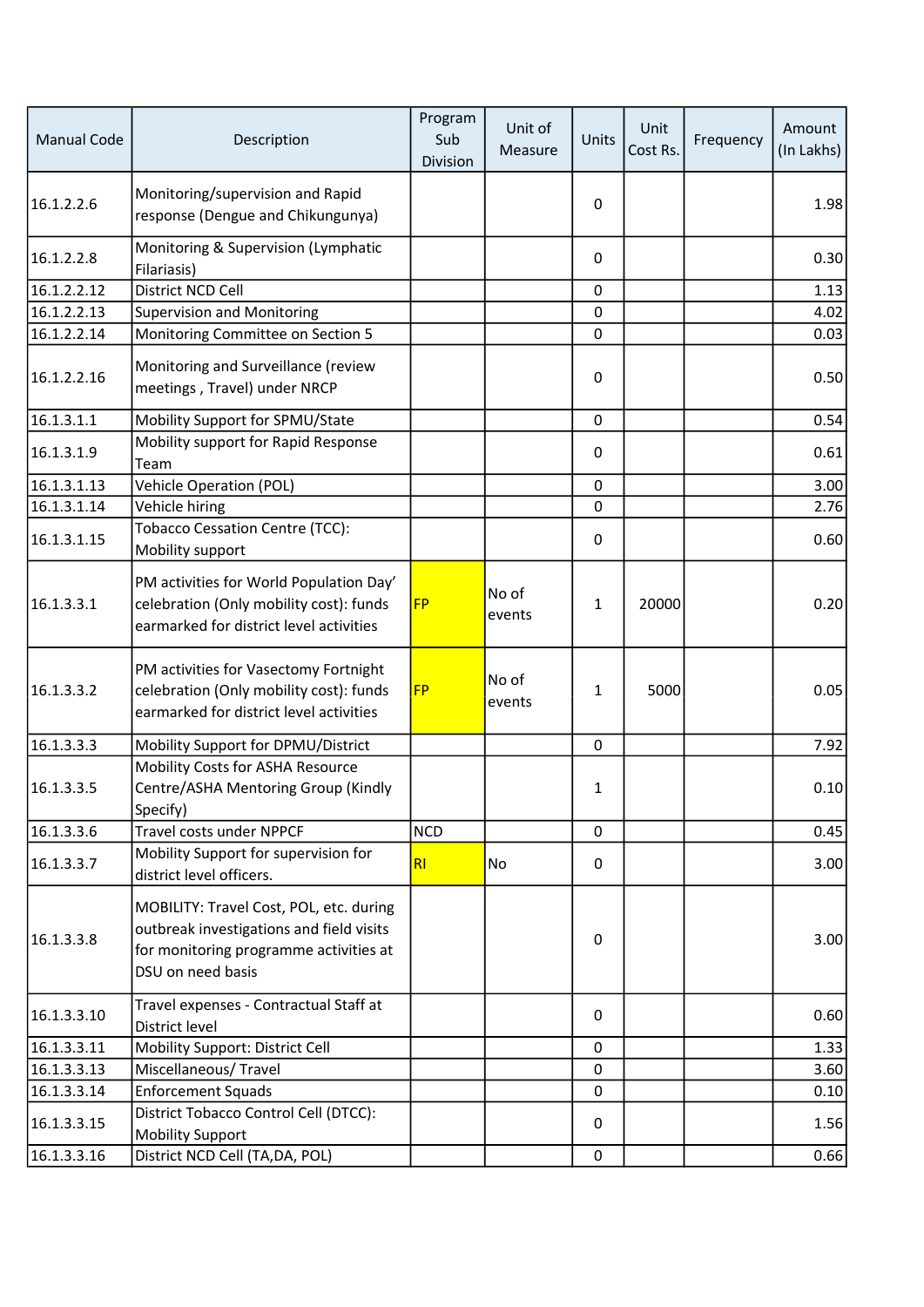| <b>Manual Code</b> | Description                                                                                                                | Program<br>Sub<br><b>Division</b> | Unit of<br>Measure | Units        | Unit<br>Cost Rs. | Frequency    | Amount<br>(In Lakhs) |
|--------------------|----------------------------------------------------------------------------------------------------------------------------|-----------------------------------|--------------------|--------------|------------------|--------------|----------------------|
| 16.1.3.4.1         | PM activities for World Population Day'<br>celebration (Only mobility cost): funds<br>earmarked for block level activities | <b>FP</b>                         | No of<br>events    | 17           | 1000             |              | 0.17                 |
| 16.1.3.4.2         | PM activities for Vasectomy Fortnight<br>celebration (Only mobility cost): funds<br>earmarked for block level activities   | <b>FP</b>                         | No of<br>events    | 17           | 1000             |              | 0.17                 |
| 16.1.3.4.3.501     | Mobility for Supportive Supervision At<br><b>Block Level-M&amp;E</b>                                                       | ME                                |                    | 0            |                  |              | 67.32                |
| 16.1.3.4.3.502     | Mobility Support & Commnication cost<br>for BCPM                                                                           | <b>CP</b>                         |                    | 0            |                  |              | 10.40                |
| 16.1.3.4.5.S01     | Communication Cost for HWC Staff                                                                                           | CP                                |                    | 0            |                  |              | 5.49                 |
|                    | 16.1.3.5.1.S01 TA/DA of HWC Staff                                                                                          | <b>CP</b>                         |                    | 0            |                  |              | 5.49                 |
| 16.1.3.5.1.S02     | Travel expenses for regular staff under<br><b>NLEP</b>                                                                     | CD                                |                    | 0            |                  |              | 0.40                 |
| 16.1.4.1.1         | JSY Administrative Expenses                                                                                                | <b>MH</b>                         |                    | 0            |                  |              | 23.45                |
| 16.1.4.1.5         | Office expenses on telephone, fax,<br>Broadband Expenses & Other<br>Miscellaneous Expenditures                             |                                   |                    | 0            |                  |              | 0.60                 |
| 16.1.4.1.10        | <b>Office Operation (Miscellaneous)</b>                                                                                    |                                   |                    | 0            |                  |              | 4.02                 |
| 16.1.4.1.11        | Tobacco Cessation Centre (TCC): Office<br>Expenses                                                                         |                                   |                    | 0            |                  |              | 0.50                 |
| 16.1.4.2.1         | <b>District Quality Assurance Unit</b><br>(Operational cost)                                                               | QA                                |                    | 0            |                  |              | 4.92                 |
| 16.1.4.2.3         | contingency support                                                                                                        |                                   |                    | 0            |                  |              | 2.22                 |
| 16.1.4.2.4         | Office operation & Maintenance -<br>District Cell                                                                          |                                   |                    | $\Omega$     |                  |              | 0.42                 |
| 16.1.4.2.5         | <b>District Cell - Consumables</b>                                                                                         |                                   |                    | $\mathbf 0$  |                  |              | 0.42                 |
| 16.1.4.2.6         | Operational expenses of the district<br>centre : rent, telephone expenses,<br>website etc.                                 |                                   |                    | 0            |                  |              | 0.10                 |
| 16.1.4.2.8         | District Tobacco Control Cell (DTCC):<br>Misc./Office Expenses                                                             |                                   |                    | 0            |                  |              | 4.00                 |
| 16.1.4.2.9         | District NCD Cell (Contingency)                                                                                            |                                   |                    | 0            |                  |              | 1.00                 |
| 16.1.4.3.1         | SNCU Data management (excluding HR)                                                                                        | <b>CH</b>                         | No of SNCU         | $\mathbf{1}$ | 60000            | $\mathbf{1}$ | 0.60                 |
| 16.1.5.2.1         | Minor repairs and AMC of IT/office<br>equipment supplied under IDSP                                                        |                                   |                    | 0            |                  |              | 0.10                 |
| 16.1.5.3.1         | PM activities under Micronutrient<br><b>Supplementation Programme</b>                                                      |                                   |                    | 0            |                  |              | 1.64                 |
| 16.1.5.3.3         | Concurrent Audit system                                                                                                    |                                   |                    | 0            |                  |              | 1.56                 |
| 16.1.5.3.11        | <b>District level Coordination Committee</b>                                                                               |                                   |                    | 0            |                  |              | 0.02                 |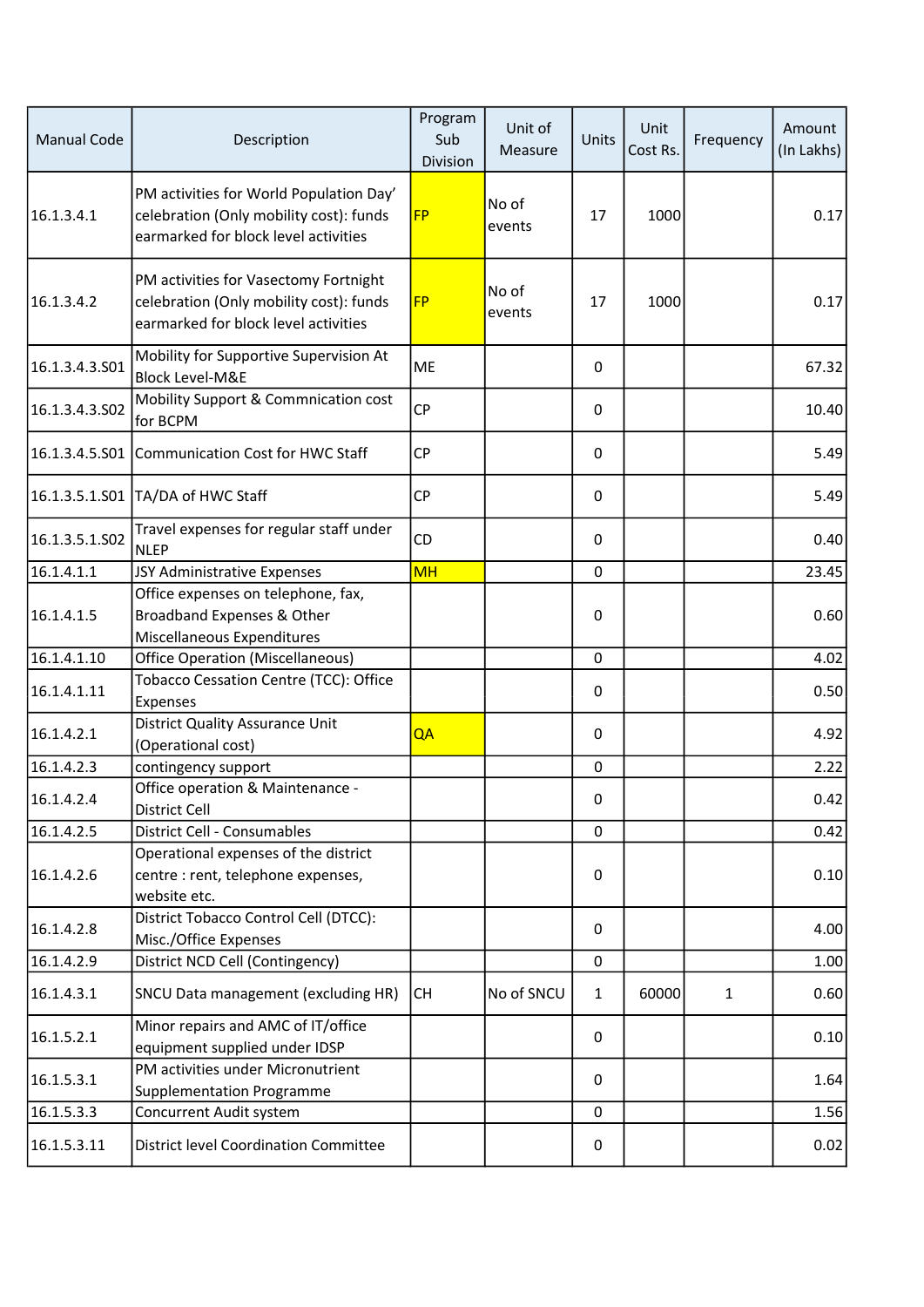| <b>Manual Code</b>     | Description                                                                                          | Program<br>Sub<br>Division | Unit of<br>Measure    | Units          | Unit<br>Cost Rs. | Frequency    | Amount<br>(In Lakhs) |
|------------------------|------------------------------------------------------------------------------------------------------|----------------------------|-----------------------|----------------|------------------|--------------|----------------------|
| 16.1.5.3.16.SO<br>5    | DPMU Operational Cost (inclusive of Rs.<br>10000/district / month for RBSK DEIC<br>Manager TA DA)    |                            |                       | 1              |                  |              | 13.11                |
| 16.1.5.3.16.SO<br>6    | <b>BPMU Oprational Cost</b>                                                                          |                            |                       | 17             |                  |              | 33.74                |
| 16.1.5.3.16.SO<br>9    | <b>Oprational Cost for RBSK</b>                                                                      | <b>RBSK</b>                | No of DEIC<br>Manager | $\Omega$       | 10000            | $\mathbf{1}$ | 0.10                 |
| 16.1.5.3.16.51<br>0    | Operational cost of RBSK-MHT                                                                         | <b>RBSK</b>                | No of teams           | $\mathbf{0}$   | 1500             | 1            | 0.51                 |
| 16.1.5.3.16.S1<br>5    | Office & Administrative Expence for<br>State & District Rabies Program                               |                            |                       | 0              |                  |              | 0.08                 |
| 16.1.5.3.16.S1<br>8    | Office operational cost & other office<br>expences unedr NPCB                                        | <b>NCD</b>                 |                       | $\Omega$       |                  |              | 0.93                 |
| 16.1.5.3.16.S2<br>2.04 | Pol & Opex of DG set of Vaccine Storage<br>at District level & other Cold Chain Point RI<br>under RI |                            |                       | $\Omega$       |                  |              | 0.70                 |
| 16.2.1.SO2             | Data Entry Operator                                                                                  | FP / PNDT No.              |                       | 1              |                  |              | 2.27                 |
| 16.3.2.501             | Mobility Support for HMIS & MCTS Block<br>Level                                                      | <b>MIS</b>                 |                       | $\Omega$       |                  |              | 0.61                 |
| 16.3.3.S01             | Operational cost for HMIS & MCTS-AMC                                                                 | <b>MIS</b>                 |                       | 0              |                  |              | 1.63                 |
| 16.3.3.502             | Operational cost for HMIS & MCTS-<br>Internet                                                        | <b>MIS</b>                 |                       | 0              |                  |              | 2.40                 |
| 16.3.3.503             | Operational cost for HMIS & MCTS-<br>Office Expenditure                                              | <b>MIS</b>                 |                       | 0              |                  |              | 3.42                 |
| 16.3.3.504             | Operational cost for HMIS & MCTS-<br>Recurring Charges for ANMOL Tablet                              | <b>MIS</b>                 |                       | 366            |                  |              | 13.18                |
| 16.4.1.1.S09           | Chowkidar Cum Peon-Div PMU                                                                           | PM                         |                       | 0              |                  |              |                      |
| 16.4.2.1.1.S01         | District Programme Manager                                                                           | PM                         |                       | 1              |                  |              | 6.39                 |
|                        | 16.4.2.1.1.S02 District Community Process Manager                                                    | PM                         |                       | 1              |                  |              | 5.23                 |
| 16.4.2.1.1.S04         | District Accounts Manager                                                                            | PM                         |                       | 1              |                  |              | 5.36                 |
| 16.4.2.1.1.S05         | District Data Cum Account Assistant                                                                  | PM                         |                       | 1              |                  |              | 3.61                 |
| 16.4.2.1.1.506         | DEIC manager                                                                                         | <b>RBSK</b>                |                       | 1              |                  |              | 3.96                 |
| 16.4.2.1.1.S09         | Support Staff                                                                                        | PM                         |                       | 1              |                  |              | 1.76                 |
| 16.4.2.1.2.502         | District Consultant(MH)                                                                              | MН                         |                       | 1              |                  |              | 3.60                 |
| 16.4.2.1.2.S04         | District Hospital Quality Manager                                                                    | QA                         |                       | $\overline{2}$ |                  |              | 10.45                |
|                        | 16.4.2.1.2.S05 District Consultant Quality Assurance                                                 | QA                         |                       | 1              |                  |              | 6.09                 |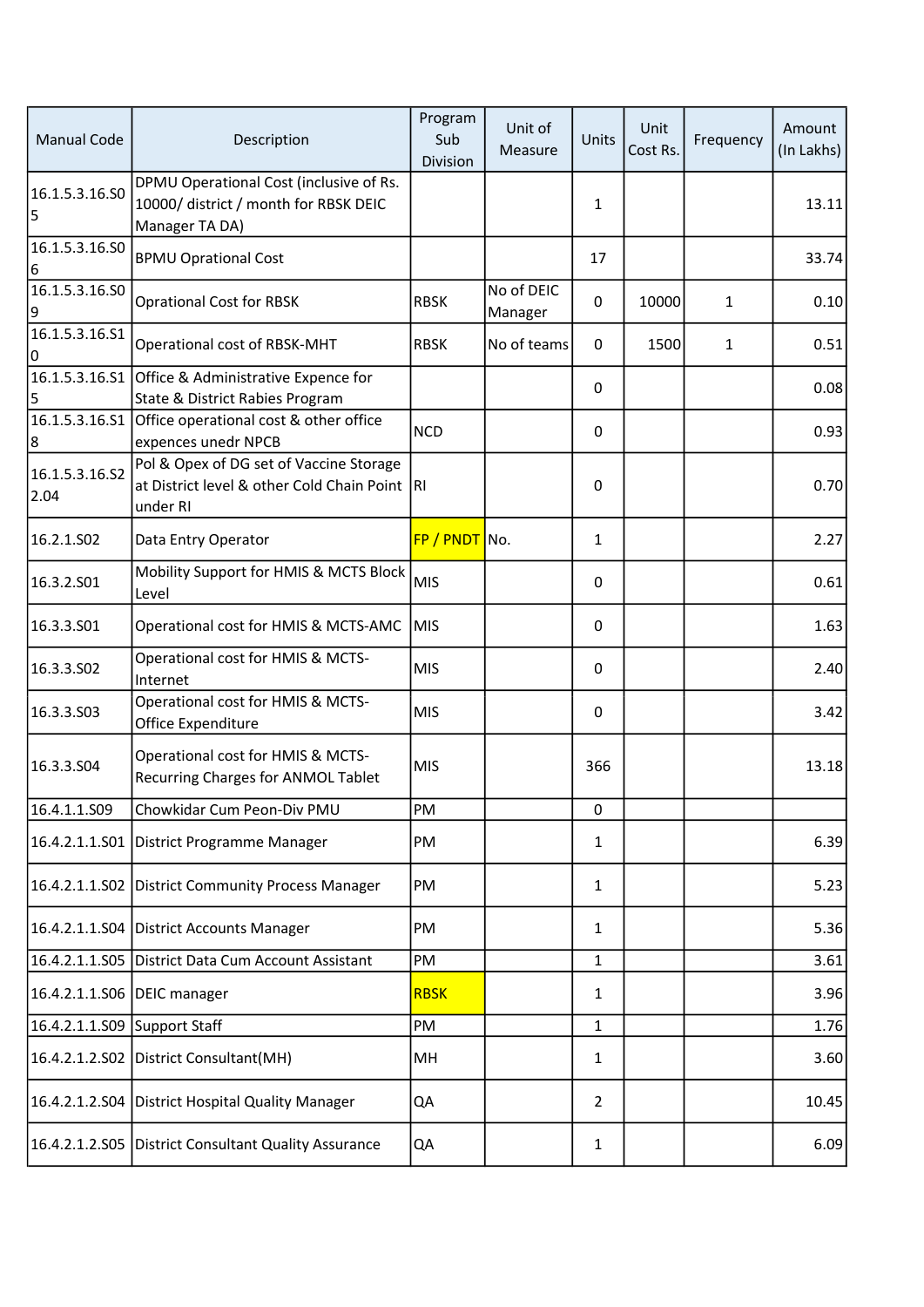| <b>Manual Code</b>   | Description                                                         | Program<br>Sub<br>Division  | Unit of<br>Measure | Units          | Unit<br>Cost Rs. | Frequency | Amount<br>(In Lakhs) |
|----------------------|---------------------------------------------------------------------|-----------------------------|--------------------|----------------|------------------|-----------|----------------------|
|                      | 16.4.2.1.7.S01 Accountant District Hospital                         | <b>FD</b>                   |                    | $\mathbf{1}$   |                  |           | 2.95                 |
|                      | 16.4.2.1.8.S01   Programme cum Admin. Asst.                         | QA                          |                    | 1              |                  |           | 2.16                 |
|                      | 16.4.2.2.2.S01 District Epidemiologist-CD-IDSP                      | CD                          |                    | 0              |                  |           | 8.75                 |
|                      | 16.4.2.2.4.S01 Sr PMDT-TB HIV Coodinators                           | CD                          |                    | 0              |                  |           | 4.47                 |
|                      | 16.4.2.2.4.S02 PPM Coordinator                                      | CD                          |                    | 0              |                  |           | 4.48                 |
|                      | 16.4.2.2.4.S03 District Programme Coordinator                       | <b>CD</b>                   |                    | 0              |                  |           | 5.33                 |
|                      | 16.4.2.2.5.S01 District Data Manager-CD-IDSP                        | <b>CD</b>                   |                    | 0              |                  |           | 3.57                 |
|                      | 16.4.2.2.6.S01 Senior Treatment Supervisor (STS)                    | <b>CD</b>                   |                    | 0              |                  |           | 74.82                |
|                      | 16.4.2.2.6.S03 Senior TB Lab Supervisor(STLS)                       | <b>CD</b>                   |                    | 0              |                  |           | 30.73                |
|                      | 16.4.2.2.7.S01 Accountant- Full time                                | <b>CD</b>                   |                    | 0              |                  |           | 3.65                 |
| 16.4.2.2.10.50<br> 1 | Driver-CD-RNTCP                                                     | <b>CD</b>                   |                    | 0              |                  |           | 2.43                 |
|                      | 16.4.2.3.2.S03 District Consultant-NPPCF                            | <b>NCD</b>                  |                    | 0              |                  |           | 6.85                 |
|                      | 16.4.3.1.1.S01 Block Programme Manager                              | PM                          |                    | 17             |                  |           | 65.41                |
|                      | 16.4.3.1.1.S02 Block Account Manager                                |                             |                    | 17             |                  |           | 54.05                |
|                      | 16.4.3.1.1.S03 Block Community Process Manager                      |                             |                    | $\Omega$       |                  |           | 43.19                |
| 16.4.3.1.9.503       | Data Entry Operator-HR                                              |                             |                    | $\overline{2}$ |                  |           | 4.94                 |
|                      | 16.4.3.1.9.S04 Data Entry Operator-MCTS OPR 820 MIS                 | <b>MIS</b>                  |                    | 17             |                  |           | 41.83                |
|                      | 16.4.3.1.9.S05 Data Entry Operator-MIS Outsource                    | <b>MIS</b>                  |                    |                |                  |           | 0.25                 |
| 16.4.3.1.9.S07       | Data Entry Operator-RI                                              | RI                          |                    | $\pmb{0}$      |                  |           | 2.68                 |
|                      | 16.4.3.1.9.S08 Data Entry Operator-RNTCP                            | PM                          |                    | 0              |                  |           | 3.29                 |
| 16.4.3.1.9.S11       | Data Entry Operator- CD-IDSP                                        | <b>CD</b>                   |                    | $\pmb{0}$      |                  |           | 2.16                 |
|                      | 16.4.3.1.9.S13 Data Entry Operator-NBCP-District                    | <b>NCD</b>                  |                    | 0              |                  |           | 1.45                 |
| 17.4                 | E-rakt kosh- refer to strengthening of<br>blood services guidelines | <b>BLOOD</b><br><b>CELL</b> | No of<br>Facility  | 0              | 1000             | 12        | 0.12                 |
| 17.8.505             | Internet Cost to ASHA & AF at HWC                                   |                             |                    | $\pmb{0}$      |                  |           | 6.19                 |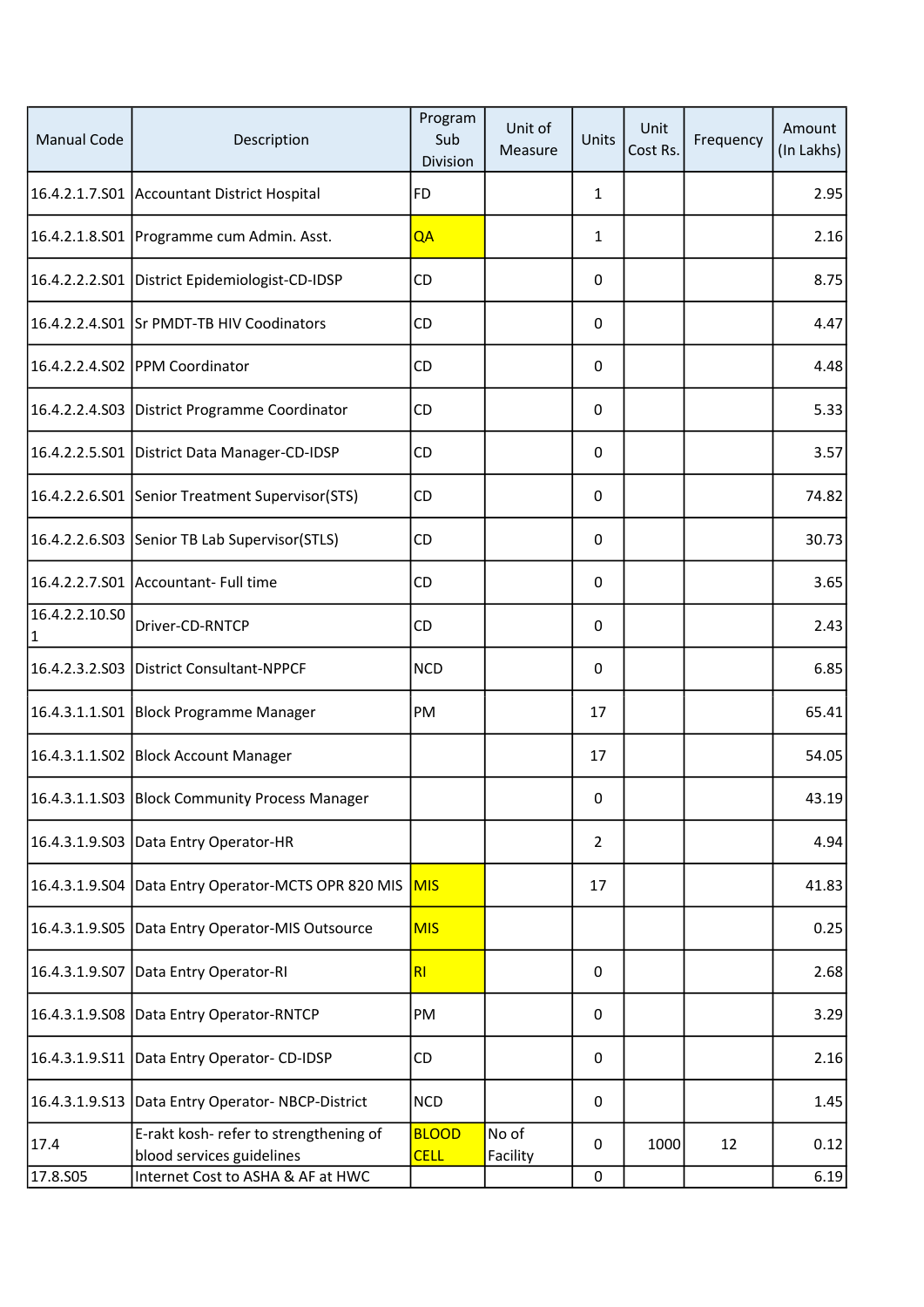| <b>Manual Code</b> | Description                                                             | Program<br>Sub<br>Division | Unit of<br>Measure      | Units          | Unit<br>Cost Rs. | Frequency    | Amount<br>(In Lakhs) |
|--------------------|-------------------------------------------------------------------------|----------------------------|-------------------------|----------------|------------------|--------------|----------------------|
| 18.17              | Counseling training for Service Provider                                | <b>FP</b>                  | No of<br><b>Batches</b> | $\mathbf{1}$   | 49540            |              | 0.50                 |
| 18.23              | NBSU & NBCC Register                                                    | <b>CH</b>                  | No of<br>register       | 23             | 350              | $\mathbf{1}$ | 0.08                 |
| 18.29              | <b>Uniform Case Sheet of Pediatrics</b>                                 | <b>CH</b>                  | No of<br>format         | 4215           | 14               | $\mathbf{1}$ | 0.59                 |
| U.1.3.1            | <b>Operational Expenses of UPHCs</b><br>(excluding rent)                | <b>NUHM</b>                | No.'s                   | $\mathbf{1}$   | 8000             | 12           | 0.96                 |
| U.2.2.1            | Mobility support for ANM/LHV                                            | <b>NUHM</b>                | No.'s                   | 6              | 500              | 12           | 0.36                 |
| U.2.3.1            | <b>UHNDs</b>                                                            | <b>NUHM</b>                | No.'s                   | 6              | 1000             | 12           | 0.72                 |
| U.2.3.2            | Special outreach camps in slums/<br>vulnerable areas                    | <b>NUHM</b>                | No.'s                   | 1              | 3250             | 12           | 0.39                 |
| U.3.1.1.1          | Incentives for routine activities                                       | <b>NUHM</b>                |                         | 14             |                  |              | 3.18                 |
| U.3.1.1.2          | ASHA incentives for Ayushman Bharat<br>Health & Wellness Centres (H&WC) | <b>NUHM</b>                |                         | 4              |                  |              | 0.48                 |
| U.3.1.1.3.S01      | Incentive for Health Promotion Day for<br><b>ASHAs</b>                  | <b>NUHM</b>                | No.'s                   | 4              | 200              | 12           | 0.10                 |
| U.3.1.1.4          | ASHA Incentive for JSY & Awards for best<br>Performing Urban ASHA       | <b>NUHM</b>                |                         | 70             |                  |              | 0.22                 |
| U.3.1.3.1          | Other Non-Monetary Incentives Costs<br>(badge, uniform, ID, etc.)       | <b>NUHM</b>                | No.'s                   | 14             | 500              | $\mathbf{1}$ | 0.07                 |
| U.4.1.1.2          | Untied grants to UPHCs Rented Building                                  | <b>NUHM</b>                | No.'s                   | $\mathbf{1}$   | 100000           | $\mathbf{1}$ | 1.00                 |
| U.4.1.4            | Untied grants to MAS                                                    | <b>NUHM</b>                | No.'s                   | $\overline{4}$ | 5000             | 1            | 0.20                 |
| U.5.1.4.1          | Rent for UPHC                                                           | <b>NUHM</b>                | No.'s                   | 1              | 17325            | 12           | 2.08                 |
| U.6.2.1.1          | Procurement of drugs for AB-H&WCs                                       | <b>NUHM</b>                | No.'s                   | 1              | 130000           | $\mathbf{1}$ | 1.30                 |
| U.6.2.2.1          | <b>ASHA Drug Kits</b>                                                   | <b>NUHM</b>                | No.'s                   | 10             | 750              | $\mathbf{1}$ | 0.08                 |
| U.6.5.1            | Tablets/ software for IT support of<br>Ayushman Bharat H&WC             | <b>NUHM</b>                |                         | $\mathbf 1$    |                  |              | 0.10                 |
| U.8.1.1.1          | ANMs/LHVs UPHC                                                          | <b>NUHM</b>                |                         | 6              |                  |              | 12.58                |
| U.8.1.2.1          | Staff nurse UPHC                                                        | <b>NUHM</b>                |                         | 3              |                  |              | 9.28                 |
| U.8.1.3.1          | Lab Technicians UPHC                                                    | <b>NUHM</b>                |                         | $\mathbf{1}$   |                  |              | 1.95                 |
| U.8.1.4.1          | Pharmacists UPHC                                                        | <b>NUHM</b>                |                         | 1              |                  |              | 3.04                 |
| U.8.1.8.1.1        | MO at UPHC Full-time                                                    | <b>NUHM</b>                |                         | 1              |                  |              | 6.60                 |
| U.8.1.10.1         | Other Support staff                                                     | <b>NUHM</b>                |                         | 3              |                  |              | 5.41                 |
| U.12.1             | Printing activities                                                     | <b>NUHM</b>                |                         | 14             |                  |              | 0.05                 |
| U.12.2             | Printing activities for H&WC                                            | <b>NUHM</b>                |                         | 8              |                  |              | 0.20                 |
| U.16.1.3.3         | Mobility support for DPMU                                               | <b>NUHM</b>                |                         | $\mathbf 1$    |                  |              | 0.60                 |
|                    | Administrative expenses (including                                      |                            |                         |                |                  |              |                      |
|                    | Review meetings, workshops, etc.) for                                   |                            |                         | 1              |                  |              |                      |
| U.16.1.4.3         | DPMU                                                                    | <b>NUHM</b>                |                         |                |                  |              | 1.80                 |
|                    | U.16.4.2.1.S01 Urban Health Coordinator                                 | <b>NUHM</b>                |                         | $\mathbf{1}$   |                  |              | 4.79                 |
|                    |                                                                         |                            |                         | $\mathbf{1}$   |                  |              |                      |
|                    | U.16.4.2.1.S02 Data Cum Accounts Assistant                              | <b>NUHM</b>                |                         |                |                  |              | 3.20                 |